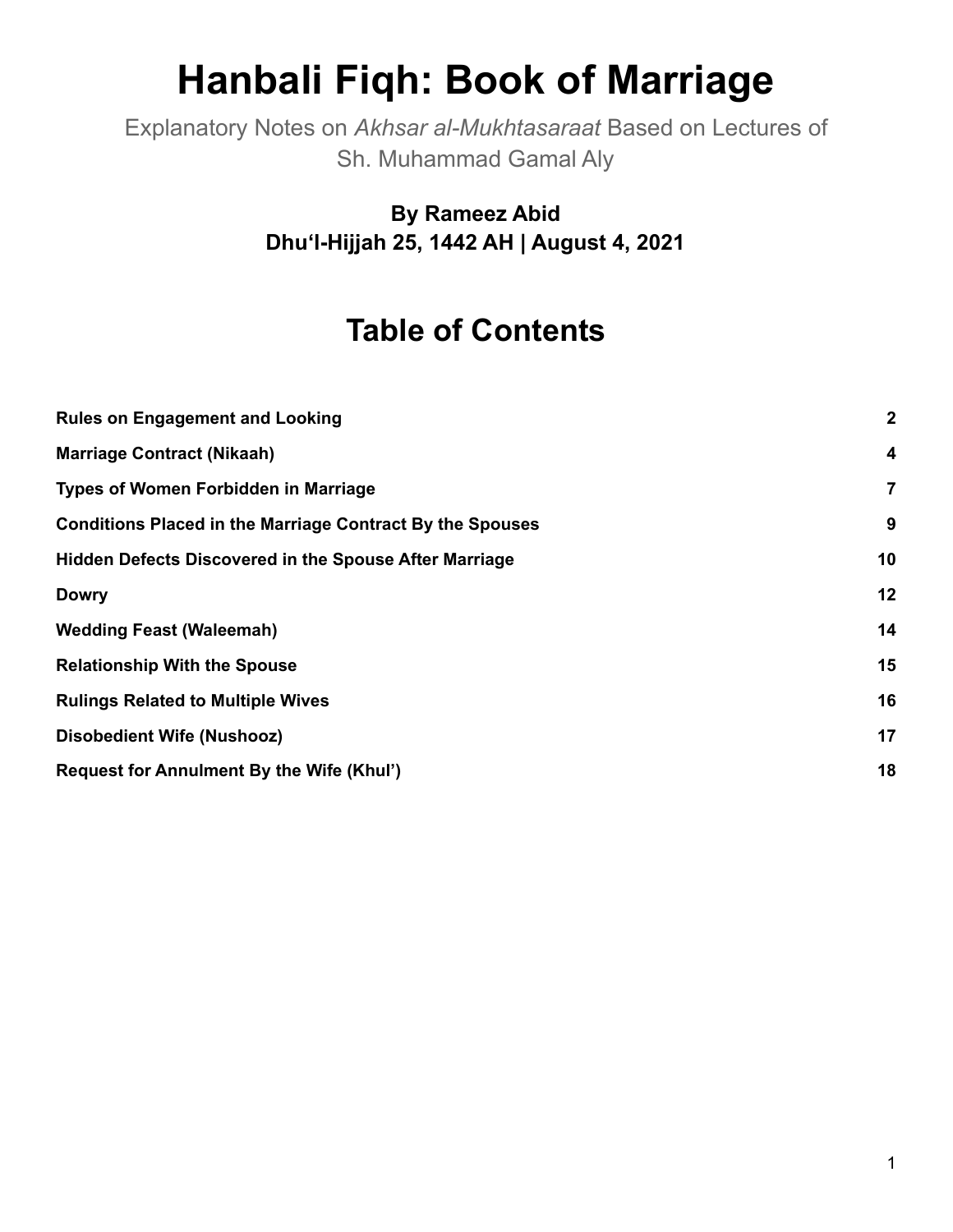- I. Def of *nikaah* (marriage): a **contract** to make sexual intimacy **permissible** between a man and his wife
- II. **Ruling** on marriage is **based** on **individual circumstances**:
	- A. **Recommended** to marry
		- 1. One who has sexual desire and does **not** fear falling into fornication
	- B. **Obligatory** to marry
		- 1. One who has strong sexual desire and **fears** falling into fornication
	- C. **Permissible** to marry
		- 1. One who does **not** have sexual desire
			- a) Ex: an impotent
	- D. **Disliked** to marry
		- 1. One who **knows** that he is **not** going to be able to fulfill the wife's rights either financially or sexually
	- E. **Prohibited** to marry
		- 1. These includes situations such as:
			- a) A man who already has four wives which is the maximum limit
			- b) A woman who is already married to someone else
			- c) A Jewish or Christian woman living in a land that is at war with Muslims and she is joined with them against Muslims

#### III. **Recommendations** on the **type** of woman to marry

- A. To marry only **one woman**
	- 1. Because it becomes more **difficult** to fulfill rights of multiple women and there is a **higher risk** of being unjust
- B. To marry a woman from a **noble family**
	- 1. Noble here means those known for righteousness, knowledge, generosity, etc.
- C. To marry a woman who is **religious**
- D. To marry a woman who is **not related** (i.e. cousin)
	- 1. If someone **did**, then it is **neither** considered **disliked** nor **prohibited**
	- 2. Because if they do **not** get along and divorce, it may cause **hostility** between the families resulting in cutting each other off
- E. To marry a **virgin**
- F. To marry a woman who is **fertile** (i.e. able to produce many children)
	- 1. This is determined by **looking** at other **female members** of her family that are married. If they have many children, then we can **assume** that she **too** will likely be able to have many children

#### <span id="page-1-0"></span>Rules on Engagement and Looking

- I. The one who wants to be **engaged** to a woman, then he may **look** at her provided the following conditions:
	- A. He is either **certain** or thinks **most likely** that he will be **accepted**
		- 1. If there is **little hope** of acceptance, then he is **not** permitted to look at her
	- B. He may look at whatever **frequently** appears from her
		- 1. Ex: hands, face, neck, and feet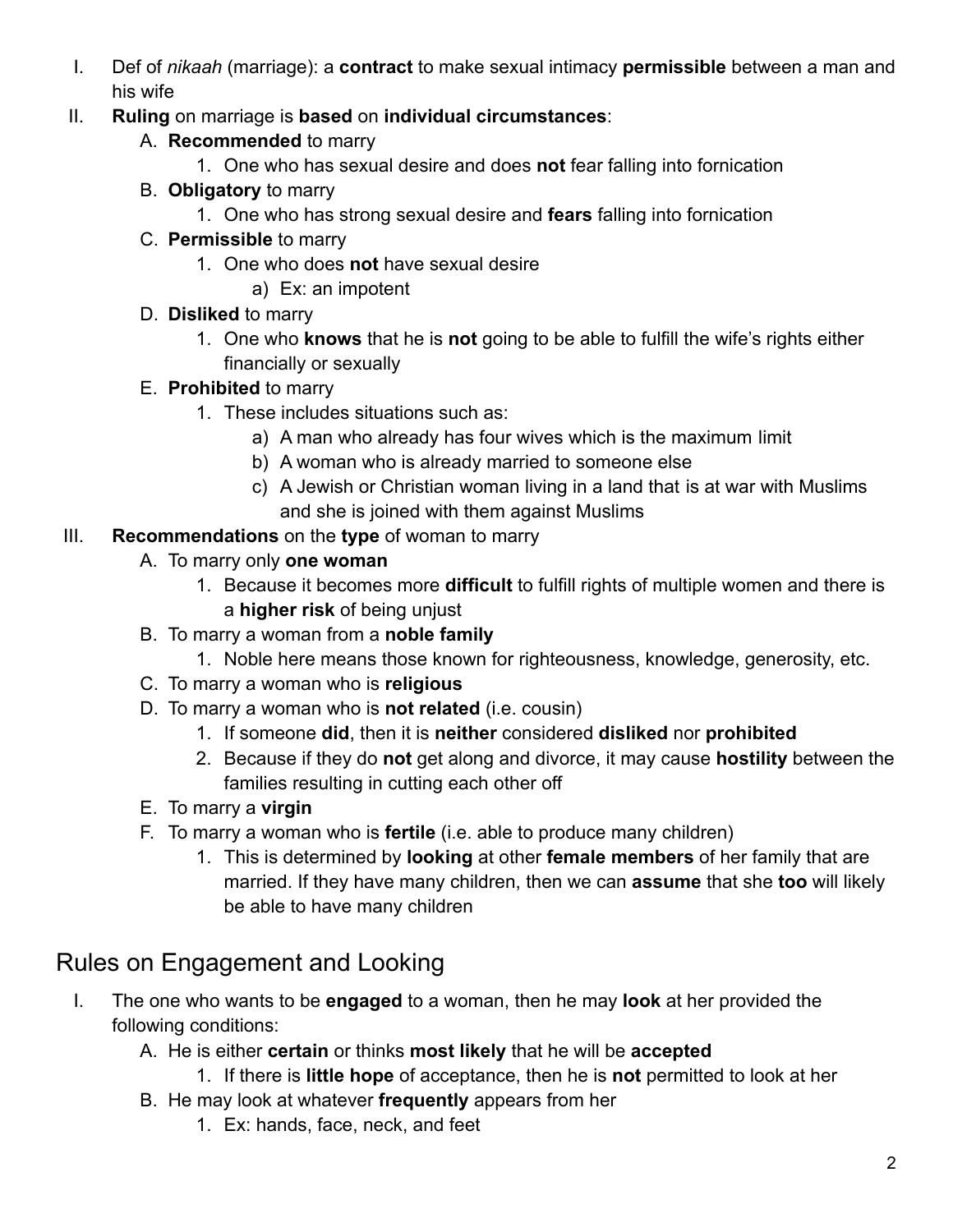- 2. He can do this in **secret** as well
	- a) Ex: when they both happen to be in a marketplace, he may look at her from a distance
- C. It should **not** be in **seclusion**
	- 1. It is **not** permitted for them to meet in isolation
- D. He is **safe** from **desire**
	- 1. If he does **not** feel safe from it, then he is **not** permitted to look at her because it could lead him to do something forbidden
- II. If it is a *mahram*<sup>1</sup> or a slave-girl
	- A. He is **permitted** to look at the following from her:
		- 1. Whatever frequently appears from her
			- a) Ex: face, neck, hands, and feet
		- 2. Head
		- 3. Shin
	- B. Scholars **differ** whether the **slave-girl** here is in reference to the one **offered for sale** or not
		- 1. It is **not** in reference to one's **own** slave girl
- III. Engagement in the following three instances is **forbidden** in general:
	- A. **Direct offer** of engagement to someone who is still in her 'iddah<sup>2</sup> (waiting period)
		- 1. After an **irrevocable** divorce: **prohibited**
			- a) **Irrevocable divorce** is when the divorce is **final** and the husband can **no longer** take her back during her *'iddah*
		- 2. After a **revocable** divorce: **prohibited**
			- a) A **revocable divorce** is the **first** or **second** divorce given by the husband in which he can take the wife back **during** her *'iddah* **without** having to perform a new marriage contract
		- 3. A wife separated from her husband through *khul'*: **allowed**
			- a) *Khul'* is when the wife returns the dowry back to the husband for the purpose of divorce. The **previous husband** in this case is **allowed** to send **direct offer** of engagement during her *'iddah*
				- (1) Details of *khul'* will be discussed later below in a separate chapter *insha'Allah*
	- B. **Indirect** offer of engagement to someone who is still in her *'iddah*
		- 1. After an **irrevocable** divorce: **allowed**
			- a) However, her **previous husband** will **not** be allowed if he divorced her thrice but others can
		- 2. After a **revocable** divorce: **prohibited**
	- C. Sending an **offer of engagement** to a woman who has already **accepted** someone else's proposal
		- 1. However, if the the engagement offer has **not** yet been **accepted**, then others are **permitted** to send their own as well

<sup>1</sup> These are those close blood-relatives that are forbidden for him to marry (daughter, sister, mother, aunt, etc.).

 $2$  Amount of time designated for a woman after a divorce or after becoming a widow before she is permitted to marry again.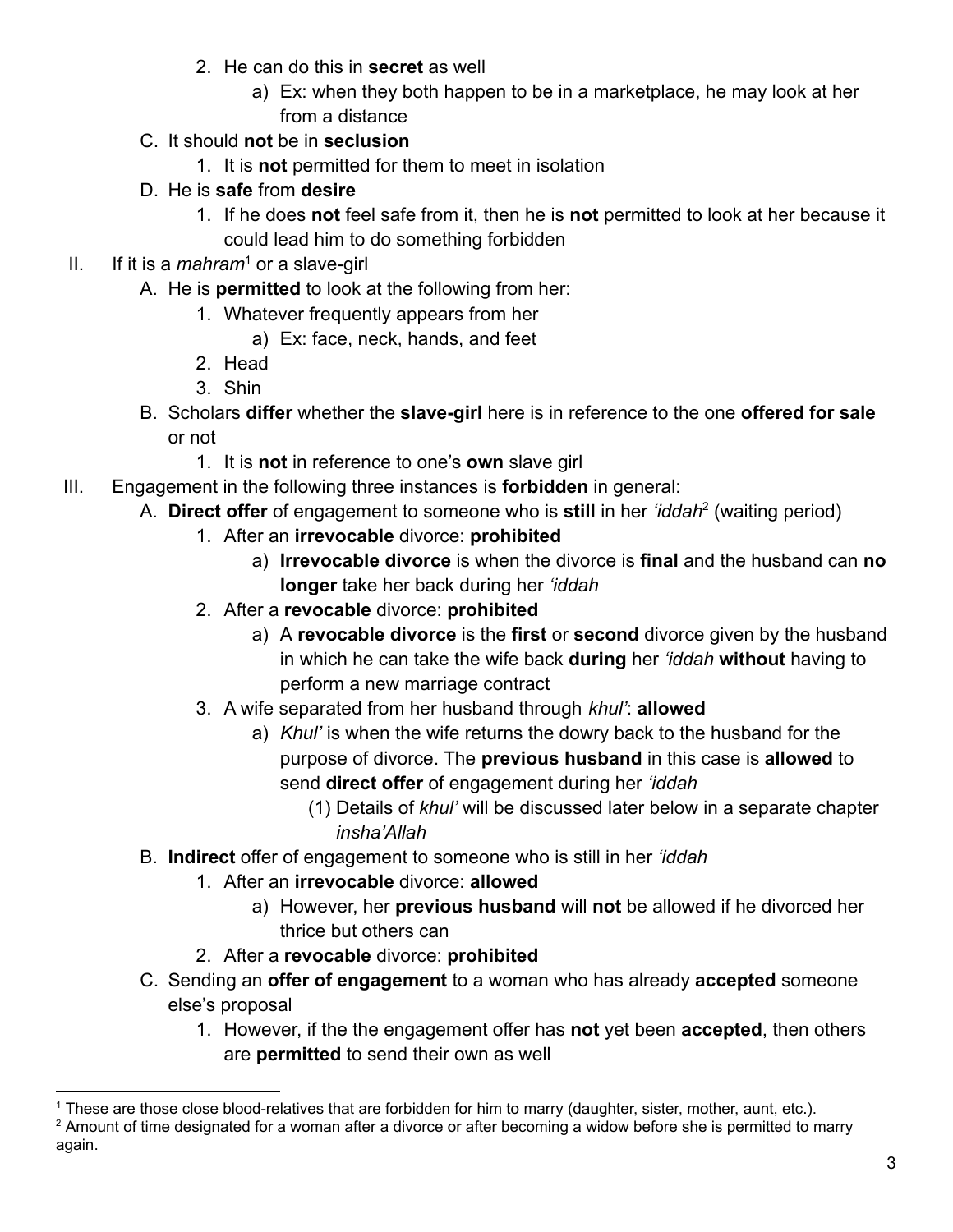#### <span id="page-3-0"></span>Marriage Contract (*Nikaah*)

- I. It is **recommended** that a marriage contract be done:
	- A. In the **evening** after the *'Asr* prayer on **Friday**
		- 1. Because this is a blessed time when supplications are accepted
	- B. After the well-known **sermon of Ibn Mas'ud** is recited
- $II.$  Pillars<sup>3</sup> of the marriage contract
	- A. The husband is **free** of any **hindrances** that may **invalidate** the marriage contract 1. Ex: if he is already married to four women
	- B. The wife is **free** of any **hindrances** that may **invalidate** the marriage contract
		- 1. Ex: she is already married, she is in her *'iddah* period after a divorce, etc.
	- C. **Offer** of marriage from the woman's **guardian** (*wali*)
		- 1. He can use a number of **expressions** to indicate this, such as, *'I marry off so and so to you', 'I give in marriage to you so and so'*
			- a) If he is **ignorant** of such expressions in **Arabic** and **cannot** say them, then he can use **any** words in **any** language which indicate the **same** meanings
	- D. **Acceptance** of the offer from the **husband**
		- 1. He can use a number of **expressions** to indicate this, such as, *'I accept', 'I am pleased', 'I get married to her', 'I accept this marriage', 'I am pleased with this marriage'*
			- a) If he is **ignorant** of such expressions in **Arabic** and **cannot** say them, then he can use **any** words in **any** language which indicate the **same** meanings
- III. Conditions for the **validity** of the marriage contract are **four**:
	- A. Specific **identification** of the two spouses
		- 1. The **exact** two people getting married must be **specified** in the contract
			- a) Ex: it would be **inavlid** for a father to say, "I marry one of my daughters to you," without specifying a particular one
		- 2. It is **permitted** to specify them in **any** way as long as it **clarifies** the **identity** of the particular individuals **involved** in the contract
			- a) Ex: it would be **permitted** for a father to say, "I marry my oldest daughter to you," because we can tell which one he is talking about
	- B. **Both** individuals are **pleased** with the marriage contract
		- 1. In **general**, the two potential spouses must **agree** to the marriage contract for it to be valid
		- 2. There are **exceptional cases** where their agreement is **not** required for the contract to be valid according to the **official position** of the school (*mu'tamad*). There is a **second opinion** in the school which says their agreement **must** be required regardless. According to the **official position**, this can **only** be done by the **father** or his **executor**<sup>4</sup> . This is because it is **assumed** that both of these individuals have the **best interest** in mind for the following:

<sup>3</sup> If any of these pillars (*arkaan*) are missing, then the marriage contract is considered void.

<sup>&</sup>lt;sup>4</sup> This is the man the father gives in his will the specific authority to get his son/daughter married after his death.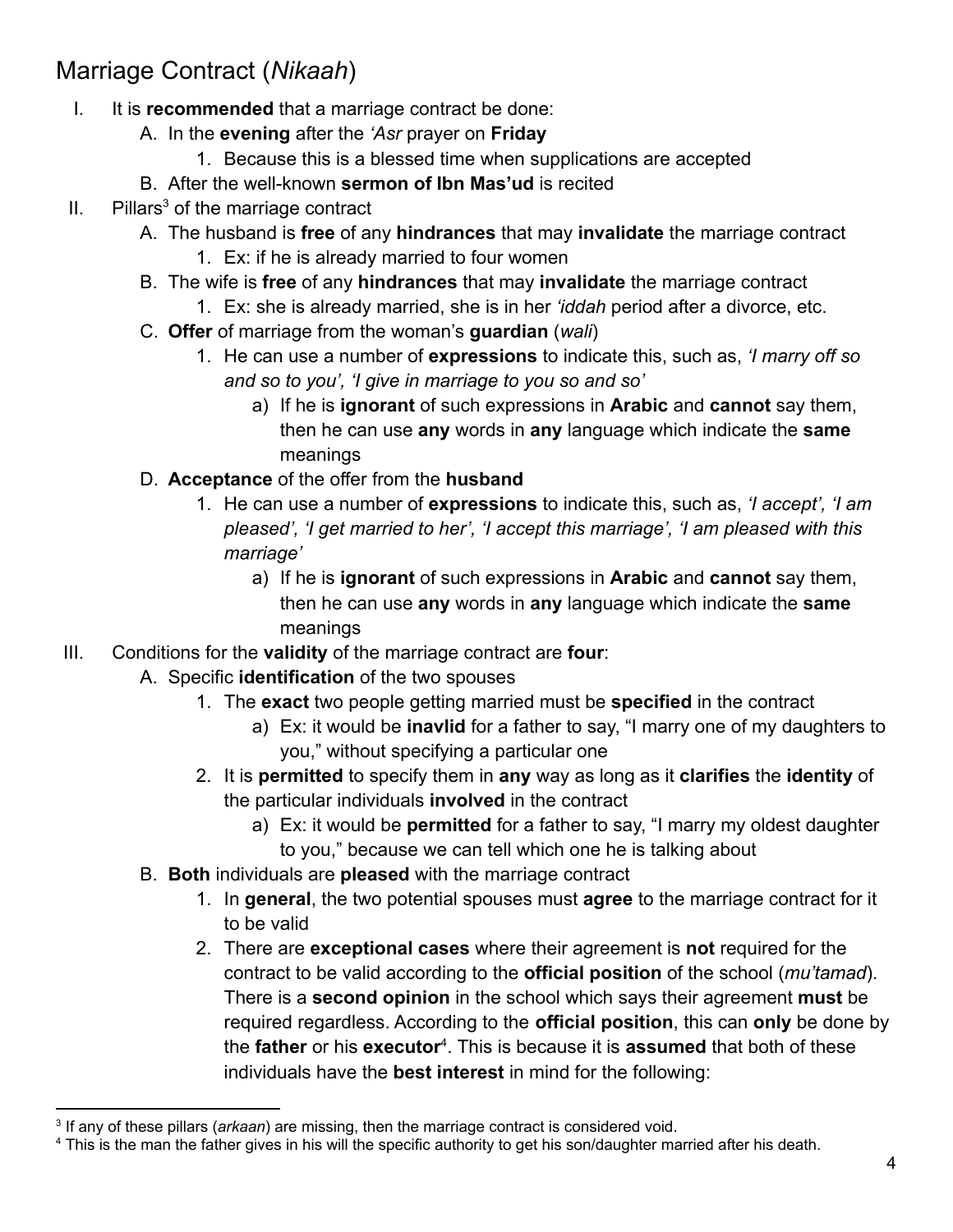- a) A small boy
	- (1) **Below** the age of *tamyeez*, which is seven
	- (2) If a **master** owns a small slave boy **below** the age of seven, he can marry him off as well **without** his agreement because it is **assumed** he is doing whatever is **best** for his slave
- b) A man who has **reached** the age of **puberty** but is **foolish**
	- (1) Meaning he **lacks** mental competence
		- (a) Ex: a childish mind
	- (2) This means if the man has **reached puberty** and is **not** foolish, then he **cannot** be married off by the father or his executor without his agreement
- c) A **girl** who is **insane**
	- (1) Regardless of whether she has reached the age of puberty or not
- d) **Non-virgin** girl **under** the age of nine years old
	- (1) Regardless of whether she had intercourse due to *zina* (fornication) or marriage, a common practice in the past
- e) A **virgin** girl **regardless** of her age
	- (1) A **master** can also marry off a **virgin slave-girl** without her agreement because it is **assumed** that he is doing whatever is **best** for his slave
- 3. No **other** type of guardian (*wali*) is allowed to do this, instead, the others **must** have the potential spouses' agreement. If the father **dies** and assigns **nobody** in his will as the executor, then agreement **must** be sought and **nobody** else is allowed to get the above persons married without their agreement
	- a) For a little girl **below** nine years of age, these **other** types of guardians **must** wait until she **reaches** nine years of age and then seek her **agreement**
		- (1) A **virgin** girl nine or older
			- (a) Her **silence** is evidence of her agreement
		- (2) A **non-virgin** girl nine or older must **verbally** agree
- C. The **guardian (***wali***)** of the wife who acts on **behalf** of her in the marriage contract
	- 1. **Conditions** for the **guardian** to be considered **valid**
		- a) Pubescent and sane (*takleef)*
		- b) Male
		- c) Free
			- (1) A slave **cannot** act as a guardian for anyone
		- d) Competent (*rushd*)
			- (1) He should be able to **determine** whether the potential husband is a good match for the woman or not
		- e) He should be of the **same religion** as that of the girl
			- (1) A non-Muslim father of a Muslim girl **cannot** be her guardian in the marriage contract and vice versa
		- f) He is **upright** even if it just **appears** that way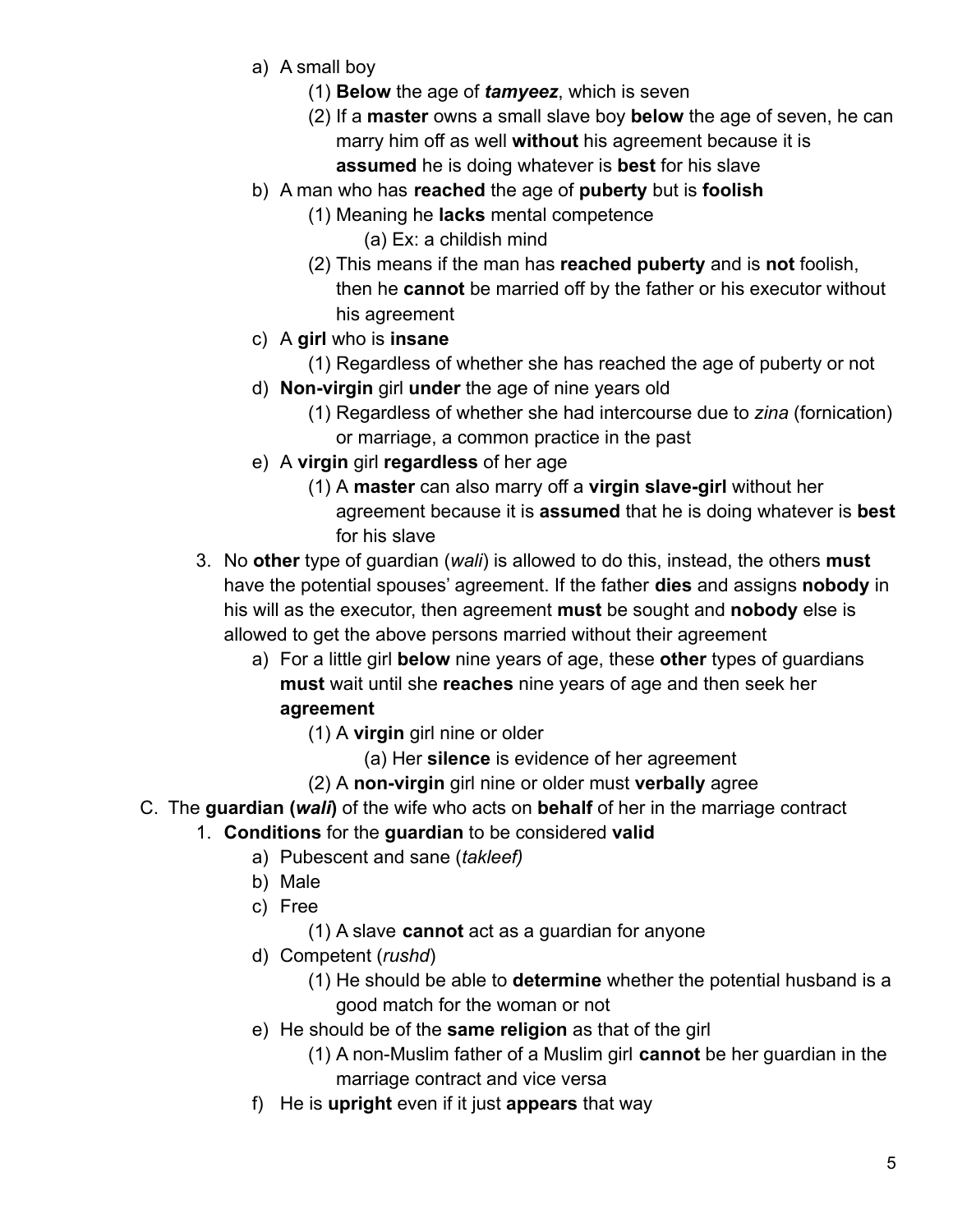- (1) Meaning he keeps away from **major sins** and does **not** persist in **minor sins** even if he just behaves that way in **public**. This is because we as a society **judge** by the **apparent** and leave the **private** to Allah
- (2) **Exceptions**: the following **two** can be guardians **even** if they are **not** upright in public
	- (a) **Ruler** or the one in authority in the land
		- (i) He **becomes** the guardian of any woman who does **not** have a guardian due to some **need**
			- (a) Ex: she is a convert, there is no qualifying guardian in the family, etc.
	- (b) **Master** of a slave-girl
		- (i) He is by **default** her guardian because he **owns** her, therefore, he can act on his slave-girl's behalf in the marriage contract
- 2. The **sequence** of the guardians in order is as follows. If the first is **not** available, then we move on to the **next** one in the **order** indicated below:
	- a) Father
	- b) Father's executor
	- c) Paternal grandfather and then his father and so on up the line
	- d) Son and then his son and so on down line
	- e) Full brother
	- f) Paternal brother
	- g) Full brother's son
	- h) Paternal brother's son
	- i) Full uncle
	- j) Paternal uncle
	- k) Son of full uncle
	- l) Son of paternal uncle
- 3. Who would be the guardian of the **freed** slave girl that wants to marry but has **no** male relatives? The **sequence** of her guardians would be as follows:
	- a) One who freed the slave girl (i.e. her former master)
	- b) Father of the master who freed her
	- c) Grandfather of the master who freed her
	- d) Son of the master who freed her
	- e) Brother of the master who freed her
- 4. The **ruler** is the **last** resort when someone does **not** have any available guardians
- 5. The guardianship of a **free** woman is **transferred** to the **further** relatives, based on the sequence above, if the closer ones fall into one of the following **three** categories. She does this by first making a formal **complaint** to the judge against the guardian:
	- a) The guardian **refuses** or **prevents** the marriage for an illegitimate reason
	- b) The guardian is **not** qualified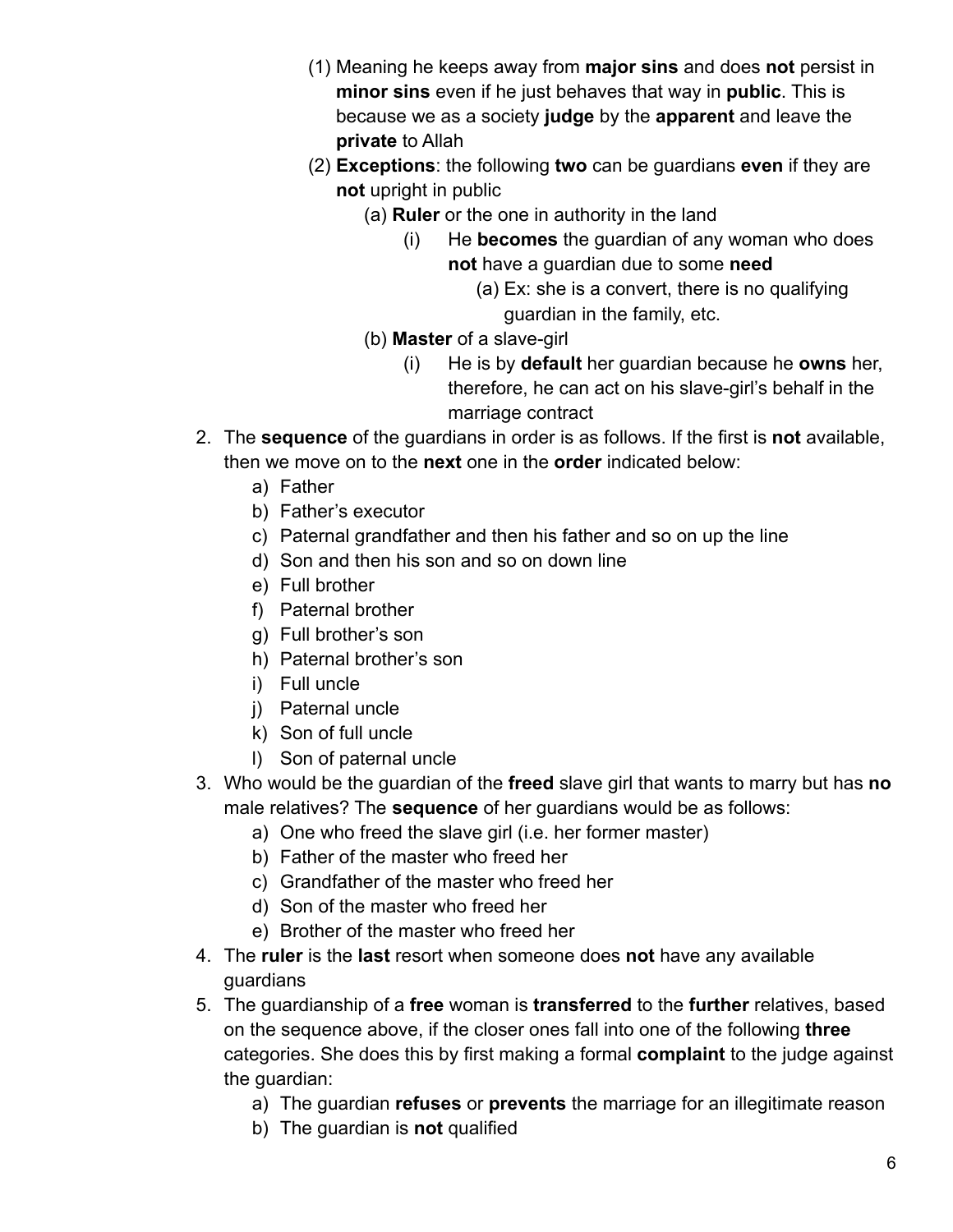- (1) Ex: he is mentally incompetent
- c) The guardian is **traveling** over a long distance, thus, he is **not** available
	- (1) Today if we can get in touch with him over the phone or some other means, then this does **not** apply. Instead, the guardian will appoint a **representative**
- 6. If a girl who is **still** a **slave** wants to get married and her master is **not** available, then we go **straight** to the **ruler** because **only** her **master** can be her guardian
- D. **Two witnesses** that **fulfill** the following **criteria**:
	- 1. Male
	- 2. Sane and pubescent
	- 3. Upright even if **only** apparent
		- a) Meaning they **avoid** major sins and do **not** persist in minor ones even if it only **appears** that way to the public
			- (1) We judge based on the apparent and **not** hidden
	- 4. Ability to hear (i.e. they are not deaf)
	- 5. Ability to speak (i.e. they are not mute)
- IV. **Suitability** between the spouses is also a **condition** for the **binding** of the contract. Without it, the contract is **valid** but **not** binding **until** this condition is met
	- A. Suitability means he should be a **good** match and **suitable** for her
	- B. It is **prohibited** to get a woman married **without** her permission if the husband is **not** suitable for her
	- C. A woman or her guardian can **annul** the marriage contract if she/he does **not** find him suitable for her
		- 1. If the woman and her guardian **accept** him despite a **difference** in suitability, then the contract becomes **binding**
		- 2. There is a **difference** of opinion whether the suitability agreement is necessary from **all** of the guardians in the sequence or **just** the closest one
	- D. Suitability here is in reference to **five** things and the objective is to keep the woman **safe** from harm:
		- 1. Religious practice
			- a) Ex: she is practicing while he is not
		- 2. Profession
			- a) Ex: she is part of a family with high paying jobs and he is not
		- 3. Financial
			- a) Ex: she is from a wealthy family and he is not
		- 4. Free or slave
			- a) Ex: he is a slave and she is not
		- 5. Lineage
			- a) Ex: she is from a nobler lineage than him

## <span id="page-6-0"></span>Types of Women Forbidden in Marriage

I. The following are **always** forbidden no matter what due to close lineage: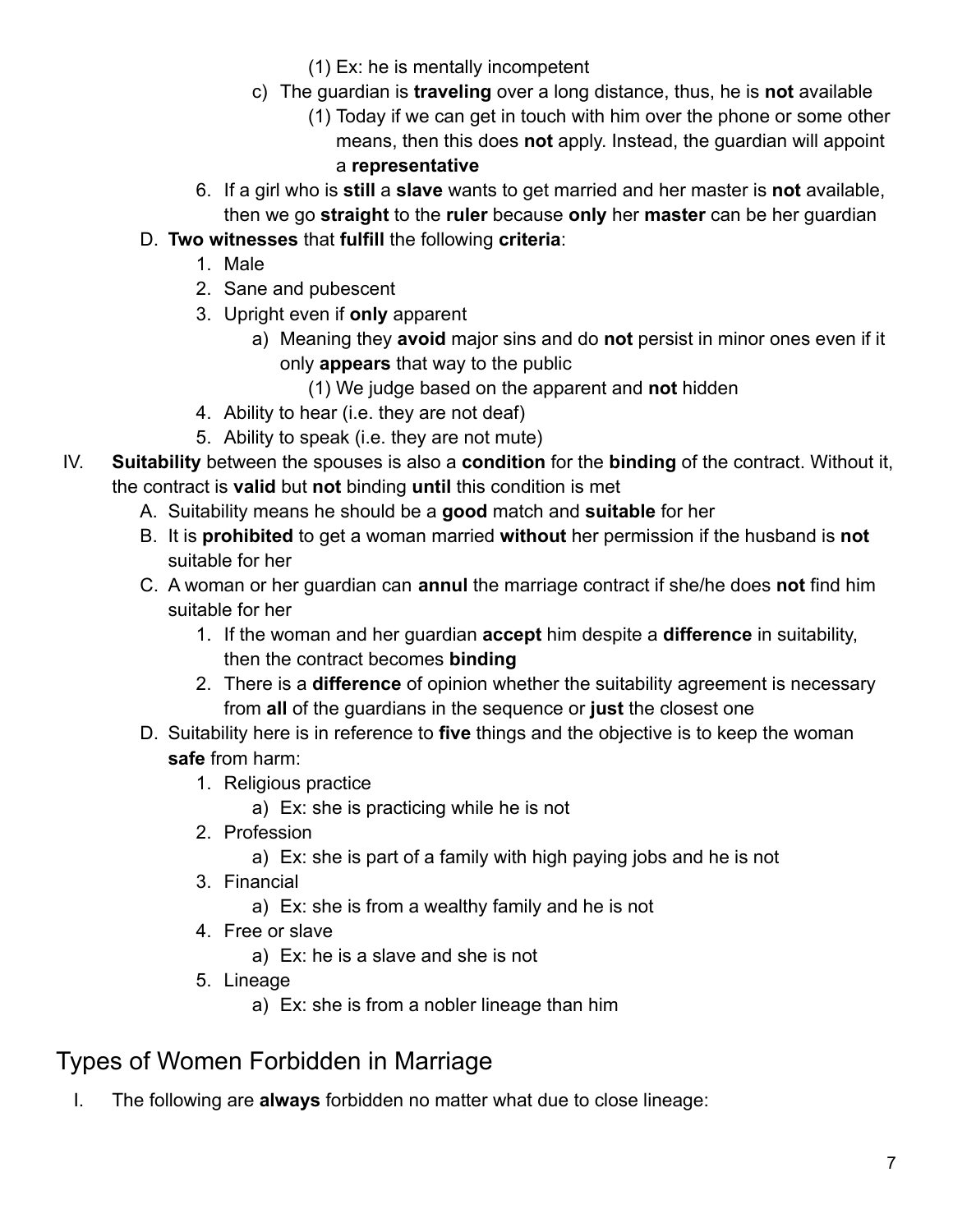- A. Mother, grandmother (maternal and paternal), great grandmother (maternal and paternal) and so on up the line
- B. Daughter, granddaughter and her female descendents
	- 1. Regardless of whether the granddaughter(s) are through the son or daughter
- C. Sister regardless of whether she is full or half
- D. Niece through a sibling and her female descendents
	- 1. Regardless of whether the niece is through a half or full sibling
- E. Parents' sister (i.e. aunt)
	- 1. Includes the following as well:
		- a) Parents' uncles and aunts
- II. Those related through **breastfeeding** are **always** forbidden as well
	- A. The **same** rules apply as that for the first category above, which means it includes the following:
		- 1. The woman who **breastfed**
			- a) She **becomes** like a **mother**
		- 2. The female(s) who **drank** the milk of one's **wife**
			- a) They become like his **daughters**
		- 3. The female(s) who **drank** the milk of the **same** woman and their female descendents
			- a) They become like **sisters** and their female descendents become like **nieces**
		- 4. The female **descendents** of the **males(s)** who **drank** the milk of the **same** woman
			- a) They become like **brothers** and their female descendents become like **nieces**
		- 5. The female(s) who **drank** from the **same** milk as one's **mother**
			- a) They become like **aunts**
		- 6. The female(s) who **drank** from the **same** milk as one's father
			- a) They become like **aunts**
	- B. Breastfeeding woman's **biological children** are also considered siblings, thus, forbidden
- III. The following are **permanently** forbidden due to the **marriage contract** even if the marriage was **not** consummated:
	- A. **Wives** of the following individuals and wives of their **male ascendants** (father, grandfather, great grandfather, etc.) and **male descendents** (son, grandson, great grandson, etc.):
		- 1. Father
		- 2. Son
	- B. The wife's **mother** and her **female ascendants** (grandmother, great grandmother, and so on up the line)
- IV. The following are **permanently** forbidden **only** if the marriage was **consummated** A. **Wife's daughter(s)** and their **female descendents**
- V. The following are only **temporarily** forbidden: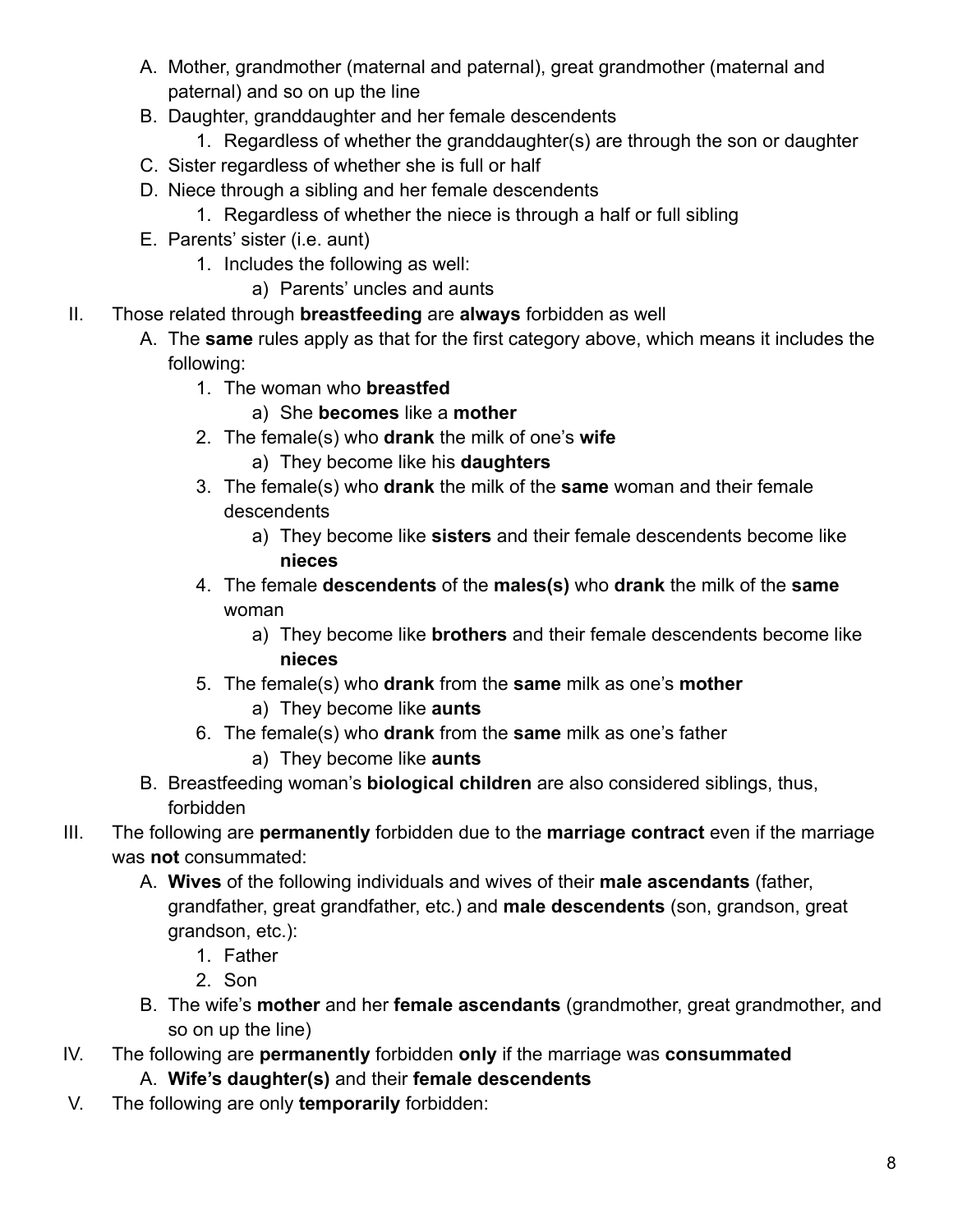- A. **Sister-in-law** until the **waiting period** for his current wife has **ended** if he **divorces** her or the current one **dies**
	- 1. Waiting period terms:
		- a) **Pregnancy**: until delivery
		- b) **Divorce**: three menstrual cycles
- B. **Fornicator** until she **repents** and her **waiting period** has **ended**
	- 1. **Waiting period**: three menstrual cycles
- C. **Former wife** whom he divorced **thrice** until she **consummates** marriage with **another** man and happens to be divorced or widowed from him
- D. A Muslim woman to a **non-Muslim man** until he **converts**
- E. A non-Muslim woman until she **converts**
	- 1. **Exception**: a **free** woman from the **people of the book**
		- a) She should be **following** her religion and **not** be just by name
		- b) She should be a **virgin**
- F. An **enslaved** Muslim woman
	- 1. **Exception** with two conditions:
		- a) If a **bachelor** is **fearful** due to **need** of falling into fornication or is in need of someone to serve him
		- b) Bachelor **cannot** afford to marry a free woman or buy a slave
- G. A **female master** to her **male slave**
	- 1. Because there is a **contradiction** of **authority** between **two** types of contracts:
		- a) She has **authority** over him because he's her slave
		- b) He has **authority** over her because he's her husband
- H. A **master** to his **female slave**
	- 1. Because the contract of **slavery** is **stronger** than the marraige contract,
		- therefore, he **cannot** join it with a **weaker** one
			- a) However, he can **free** her and then marry her
	- 2. He also **cannot** marry his son's female slave
- I. A **woman** to her **son's** male **slave**
- VI. Whoever is **prohibited** due to the marriage contract **cannot** be had **intercourse** with even if **enslaved**
	- A. Ex: husband owns his wife's sister as a slave. In this case, he **cannot** have intercourse with the latter even though she is a slave
	- B. **Exception**: Jewish or Christian female slave
		- 1. Ex: husband owns his wife's Christian sister as a slave

#### <span id="page-8-0"></span>Conditions Placed in the Marriage Contract By the Spouses

- I. **Valid** conditions
	- A. Generally anything that is **permitted** in Islamic law
		- 1. Ex: the wife asks her dowry to be of a high amount
			- a) If he **agreed** and then did **not** fulfill it, then she has the **option** to either **cancel** the marriage contract or **continue** it
- II. **Invalid** conditions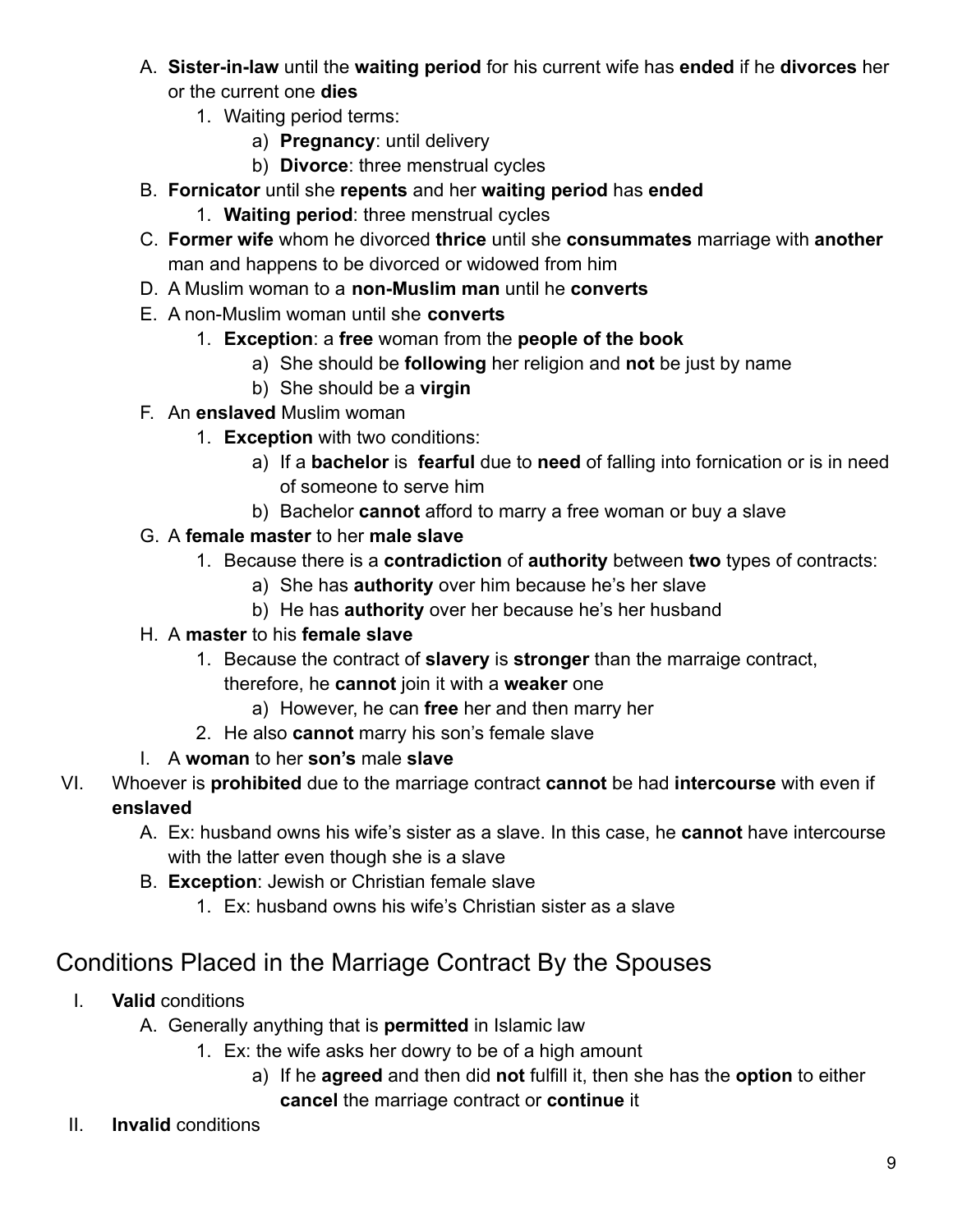- A. Anything that **contradicts** Islamic law
- B. The following conditions will **invalidate** the marriage contract **itself** if they are put into the contract
	- 1. When there is **no dowry** and each agrees to **exchange** the other's sister/daughter
		- a) Ex: "I marry you with my daughter without a dowry with the condition that you marry me with your daughter without a dowry"
	- 2. He marries her with the condition to **divorce** her so she can **go back** to her **previous** husband who **divorced** her **thrice**
	- 3. When the spouses **agree** to marry each other for a **particular** period of time (i.e. temporary marriage)
	- 4. To put in a condition related to **future** without saying *insha'Allah*
		- a) Ex: "I marry you to my daughter when the month of Ramadan comes"
- C. The following conditions are **invalid** but do **not** invalidate the marriage contract itself
	- 1. He puts in the condition that he will **not** give her any dowry
	- 2. He puts in the condition that he will **not** spend on her
	- 3. Conditions related to how long he will **stay** with each wife
		- a) Ex: "I'll marry you provided you agree to stay with me more than your other wife"
- III. If he/she put in a condition that the potential spouse **not** have a particular **flaw** in her/him and he/she **discovers** it **after** he/she marries her/him, then he/she has a **choice** to whether **continue** the marriage contract or **cancel** it
	- A. Ex: "I agree to marry her provided she is at least 5'5" tall"
		- 1. After marrying her, he finds out that she is actually 5'1" tall. In this case, he has a **choice** whether to **continue** the marriage contract or **cancel** it
	- B. If he decides to **cancel**, he will **regain** the **dowry** from her provided he has **not** consummated the marriage
	- C. There are **two** types of flaws:
		- 1. Those which do **not** require to be **placed** in the contract beforehand and will give spouse the right to **cancel** the marriage contract if **discovered** after marriage a) These will be discussed in more detail later *insha'Allah*
		- 2. Those which will **only** cancel the contract if one of the spouses actually **places** it as a **condition** in the marriage contract and discovers after marriage that it was violated
			- a) Ex: the height example mentioned previously

## <span id="page-9-0"></span>Hidden Defects Discovered in the Spouse After Marriage

- I. This section deals with those type of defects which give the spouse a **right** to **cancel** the marriage contract if discovered **after** marriage
	- A. They are generally related to defects which **prevent** sexual intercourse or **enjoyment** of it in **some** way
- II. Defects are of **three** types:
	- A. Those **exclusive** to **males**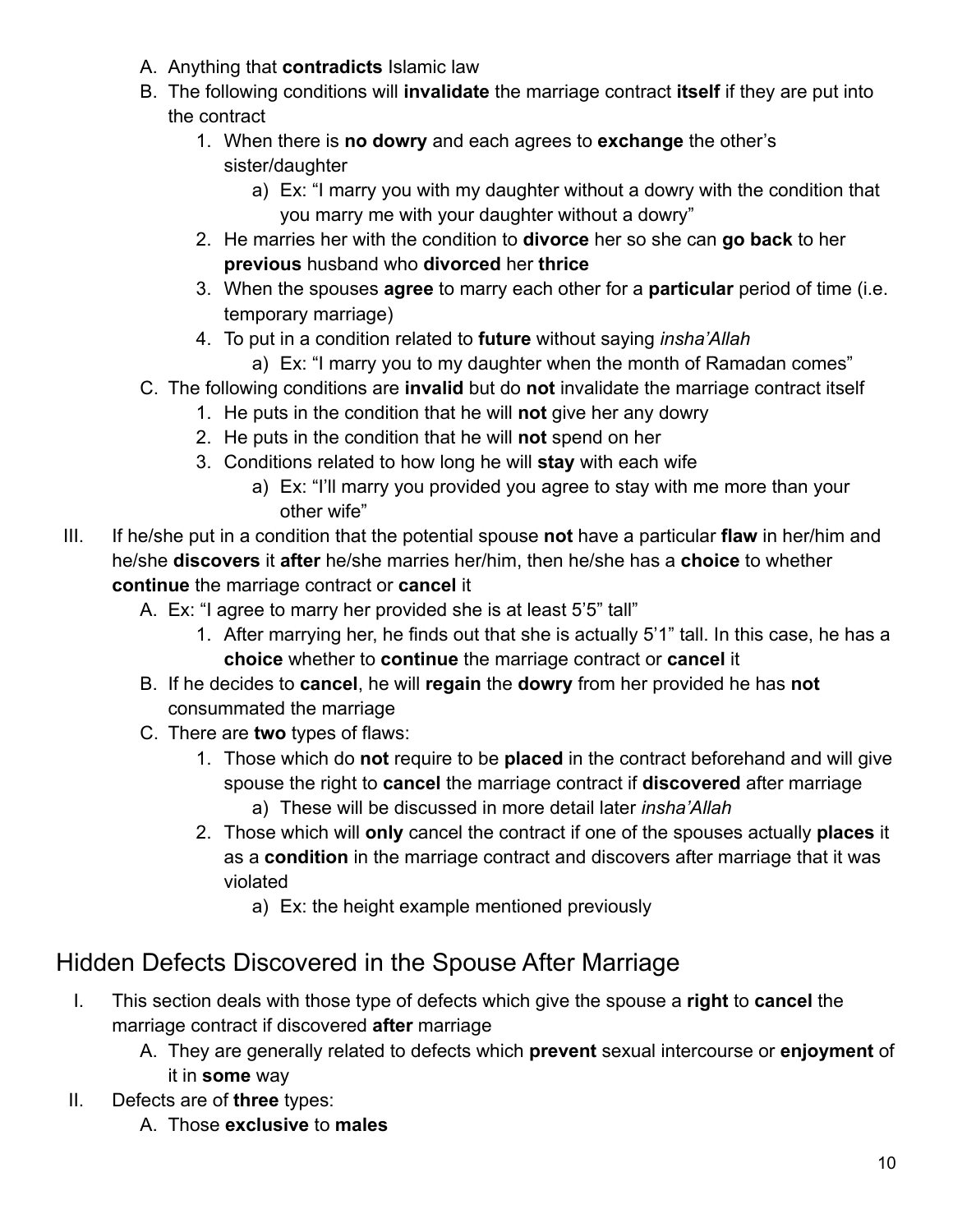- 1. Ex: impotent, absence of the penis, etc.
- B. Those **exclusive** to **females**
	- 1. Ex: internal blocking of the vagina, the private part is attached together from outside blocking entry, etc.
- C. Those that can be in **both** males or females
	- 1. Ex: insanity, leprosy, etc.
- III. It is **permissible** for the spouse to **cancel** the marriage contract for **any** of the above **even** if those defects occurred **after** sexual intercourse
	- A. **Exception**: blindness, deafness, cutting of the hand or foot **unless** these were explicitly put down as a **condition** in the marriage contract. This is because these are **types** of defects that do **not** give the right to the spouse of **cancelling** the contract
		- 1. Ex: a husband finds that the woman he married is actually **blind**. In this case, he does **not** have the right to **cancel** the marriage contract unless he **specifically** put down in the marriage contract that the wife should **not** be blind
- IV. If a man is found to be **possibly** impotent but we are **not** certain, then the **ruler** should **delay** it for a **year** from the **time** the issue is raised to him. If in that year there was **no** intercourse that took place, then the contract can be **cancelled**
	- A. Today, due to modern medicine, we can determine **without** waiting a year whether someone is impotent or not. In the past, some men had this problem in a **particular season** and it woud **resolve** itself in a different season, thus, the Muslim jurists would request to wait a year (i.e. all season) to see if he was truly impotent or not
		- 1. If it is a type of impotence that can be **treated** through modern medicine, then the wife does **not** have the right to cancel the contract because it **can** be treated
- V. The spouse does **not** need to request cancellation **immediately** after finding out, rather, he/she can **delay** it. However, if the spouse shows **signs** of **acceptance** after finding out, then the option to cancel the marriage contract would **drop**
	- A. **Exception**: if the husband is **impotent**, then the **only** way the option would be dropped from the wife is if she **explicitly** says it with a clear **statement** that she accepts him and we **cannot** base it **solely** on signs
- VI. Only the **ruler** has the right to **cancel** the marriage contract
	- A. The ruler here implies the **judge** and it is done to assure that the **rights** of people are **not** violated
	- B. The spouse will **present** his/her case to him
- VII. If the **cancellation** of the marriage contract is done:
	- A. **Before intercourse**: there is **no** dowry given to her
	- B. **After intercourse**: she has the right to **receive** her full dowry
		- 1. However, the one who **deceived** the husband by getting him married to her would **owe** him **compensation** for the dowry
			- a) Meaning if the one who set up the marriage **hid** the **defect** from the groom which led to the cancellation of the marriage contract
- VIII. If the **disbelievers** accept a **particular type** of **marriage** that would be considered **invalid** in our religion, we would **accept** it if they actually **believe** in its **validity**
	- A. Ex: a Christian man married to two Christian sisters simultaneously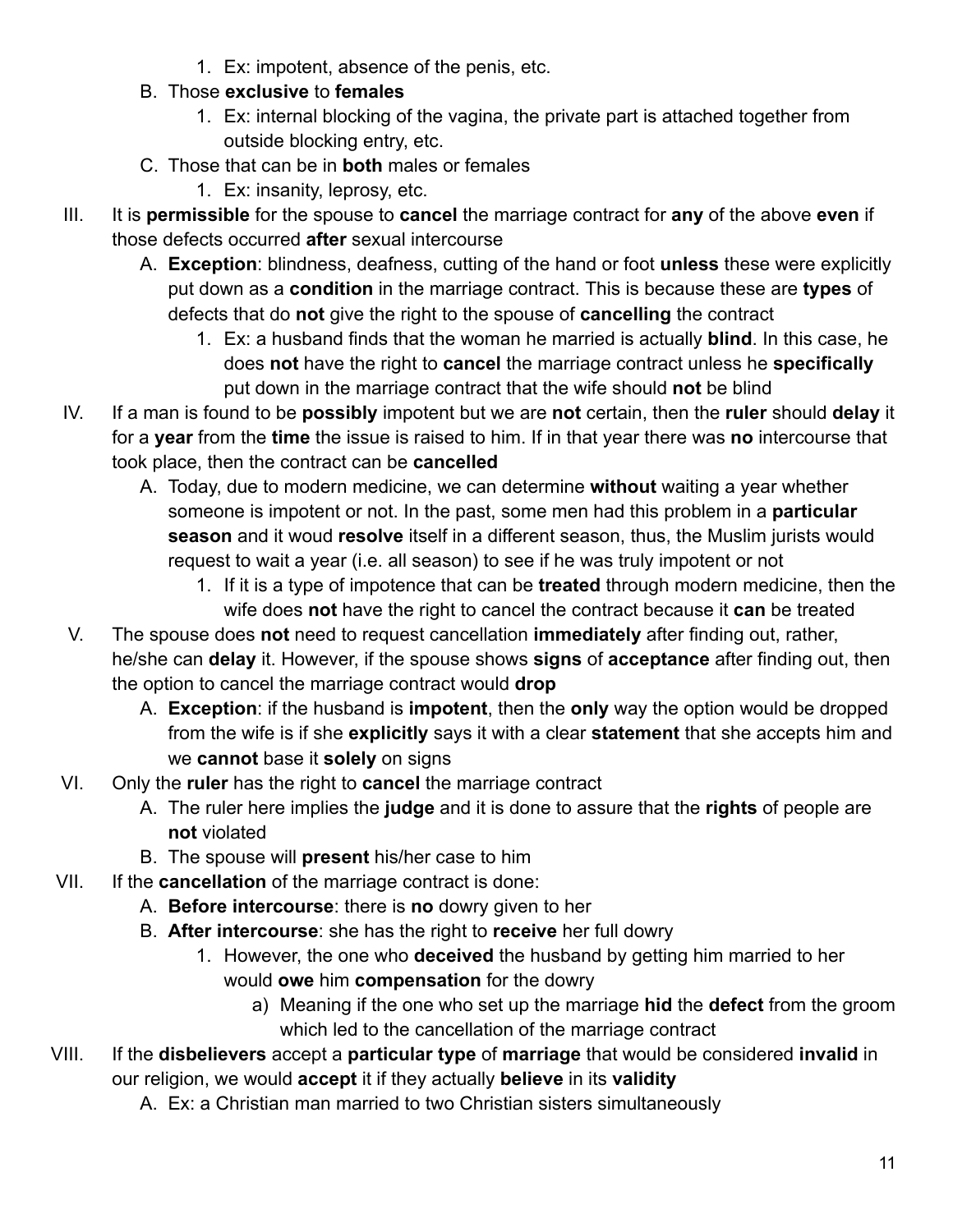- B. This is provided if they do **not** raise the issue to the Muslim government to **give** them a ruling on it. If they do, then the Muslim government **must** give them the ruling of Islam
	- 1. If they do **not**, then it is **not** the responsibility or obligation of the Muslim government to investigate their marriages to determine whether they abide by Islamic law or not
- C. If one of the spouses **converts** to Islam, then he/she would be asked to correct it if it is **not** in line with Islamic law
	- 1. Ex: a man married to two sisters would be asked to divorce one
- D. If **both** husband and wife **convert** to Islam, then we would **recognize** their marriage and they do **not** need to do a new marriage contract as long as the woman is **permitted** for him
	- 1. Ex: a Christian man marries his Christian wife while she is in her waiting period after the death of her first husband (i.e. less than 4 months and 10 days). If they both **convert** to Islam **while** that watiting period has **not** ended, then the marriage will **not** be recognized because they got married **during** a time period in which it is **not** allowed for the woman to get married
		- a) However, if they got married during the waiting period and then a long amount of time had passed that the waiting period has **ended** and then they convert, then we will **recognize** the marriage and they will **not** need to get a new marriage contract done

#### <span id="page-11-0"></span>Dowry

- I. It is **obligatory** on the husband to give it to the wife as **part** of a **valid** marriage contract
- II. The following are **recommended** regarding the dowry:
	- A. To specifically **mention** it in the marriage contract
		- 1. If it is **not**, the marriage contract is **still** valid
	- B. To make the amount **light**
		- 1. Meaning it should **not** be expensive
- III. In general, anything that has **valid value** or can be done with a **fee** can be **given** as dowry
	- A. It does **not** need to be cash only
	- B. It can be a **service** as well because it has value
		- 1. Ex: building a house for her, fixing her computer, planting her farm, etc.
- IV. If he did **not** specify the dowry in the **marriage contract** or it is of an **invalid** type, then he **must** give her the **same** amount of dowry based on what is **customarily** given to a woman **like her**
	- A. However, the marriage is **still** considered **valid**
- V. It is **valid** to marry a woman with the **condition** to give her \$1000 **and** her **father** \$1000. It will be **considered** a **complete dowry** of \$2000
	- A. If he divorced her **before** intercourse, then he can receive half of it (i.e. \$1000) returned back to him from **her** portion
		- 1. The father **cannot** be requested to return his portion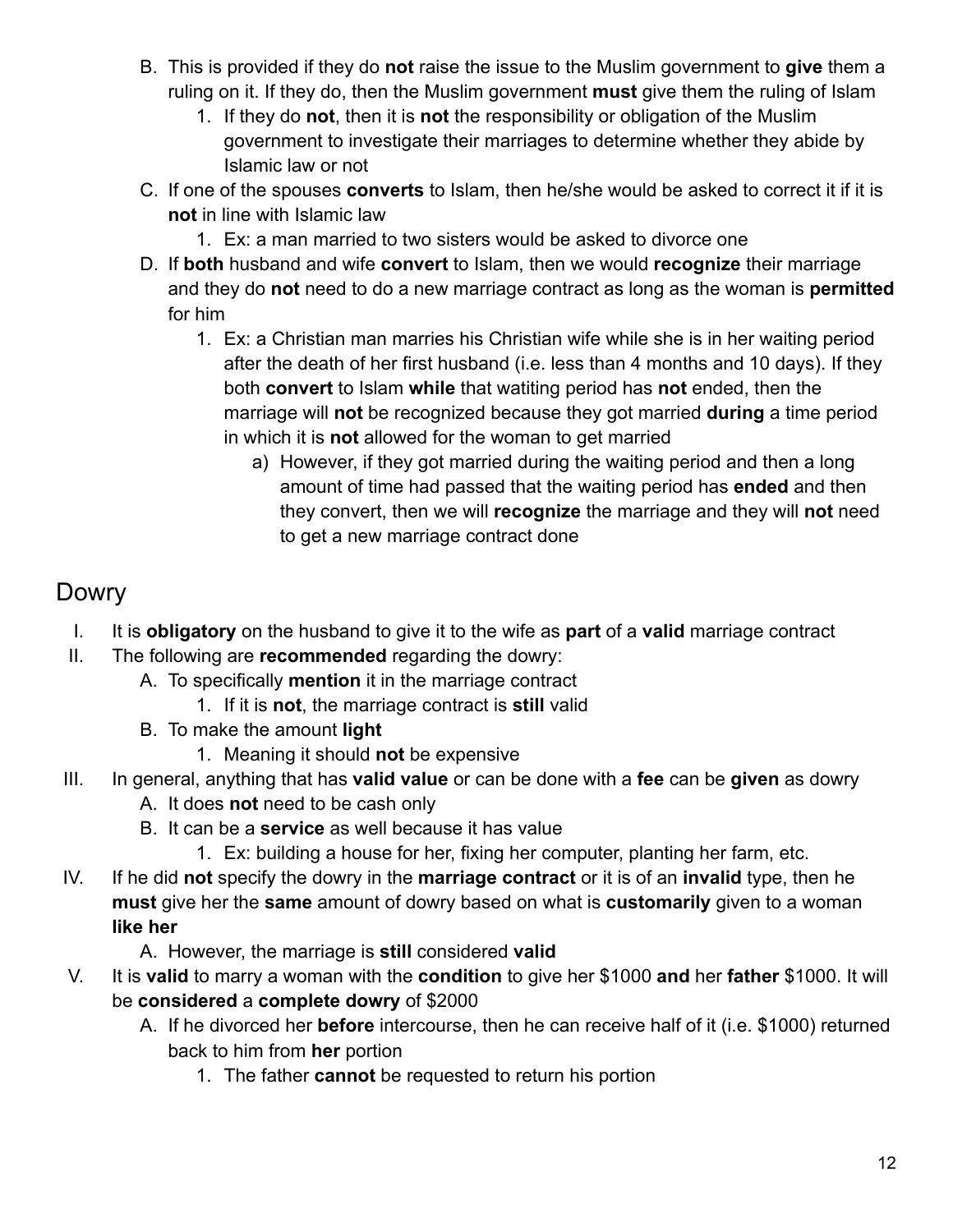- B. If the **condition** was that it be given to **other** than the father in addition to the wife, then **all** of it belongs to the **wife** because this type of **exception** in the dowry is **only** for the father and **nobody** else
- VI. It is **valid** to **delay** giving the dowry and a specific time does **not** need to be mentioned in the marriage contract
	- A. If an exact time was **not** specified in the contract, then it will become **due** at **separation** (death, divorce, etc.)
- VII. Wife becomes the **owner** of the dowry as **soon** as the marriage contract is **completed** and she is **guaranteed** the **full dowry** if they have intercourse

A. This is only if the **exact** dowry was **specified** in the contract, therefore, it is **known**

VIII. It is **valid** for the guardian to **delegate** the **exact** dowry to others **without** specifying it in the marriage contract

A. Ex: "I agree to marry her to you with whatever dowry so and so wants"

- IX. If one of the spouses **dies** before intercourse and the dowry has **not** yet been **specified**, the other will **still** inherit from him/her
	- A. As for the dowry, if it is the husband that dies, she will be **given** a **similar** dowry as a lady in her **own** family (mother, aunt, sister, etc.)
- X. If he **divorces** her **before** intercourse and the dowry has **not** yet been **specified**, then he must give her **something** for enjoyment like a gift
	- A. It is based on the circumstances of the husband
		- 1. Meaning it is based on what is affordable and easy for him
- XI. One who has intercourse with a woman **mistakenly** thinking to be his wife or **forces** a woman to fornicate with him, then he **must** give her a dowry **similar** to what is customarily given to a woman like her
- XII. Wife has the right to sexually **refuse** herself to her husband **until** she **gets** the dowry he **agreed** to give **immediately**

A. But **not** in following cases:

- 1. She worked **something out** with him **before** the dowry's **delivery**
	- a) Ex: she was **suppose** to get it immediately but she **agreed** with him to **delay** the **delivery** of it
- 2. She **voluntarily** had intercourse with him
- XIII. If it became **difficult** for him to **pay** the dowry even though he **agreed** to it, then she has the **option** to whether **cancel** the marriage contract or **not** through the **ruler**
- XIV. She is **entitled** to the **full dowry** in the following situations:
	- A. He dies
		- 1. Even if they did **not** have intercourse
	- B. He is killed
		- 1. Even if they did **not** have intercourse
	- C. Sexual intercourse even if anal
	- D. When there is *khulwah* between them. The word *khulwah* **implies** the following:
		- 1. When they are **alone** and there is no **third** person with them
			- a) If there is a **child** that is **below** the age of *tamyeez* **(i.e 7)** with them, then it is **still** considered *khulwah*
		- 2. The husband is the type that **can** have intercourse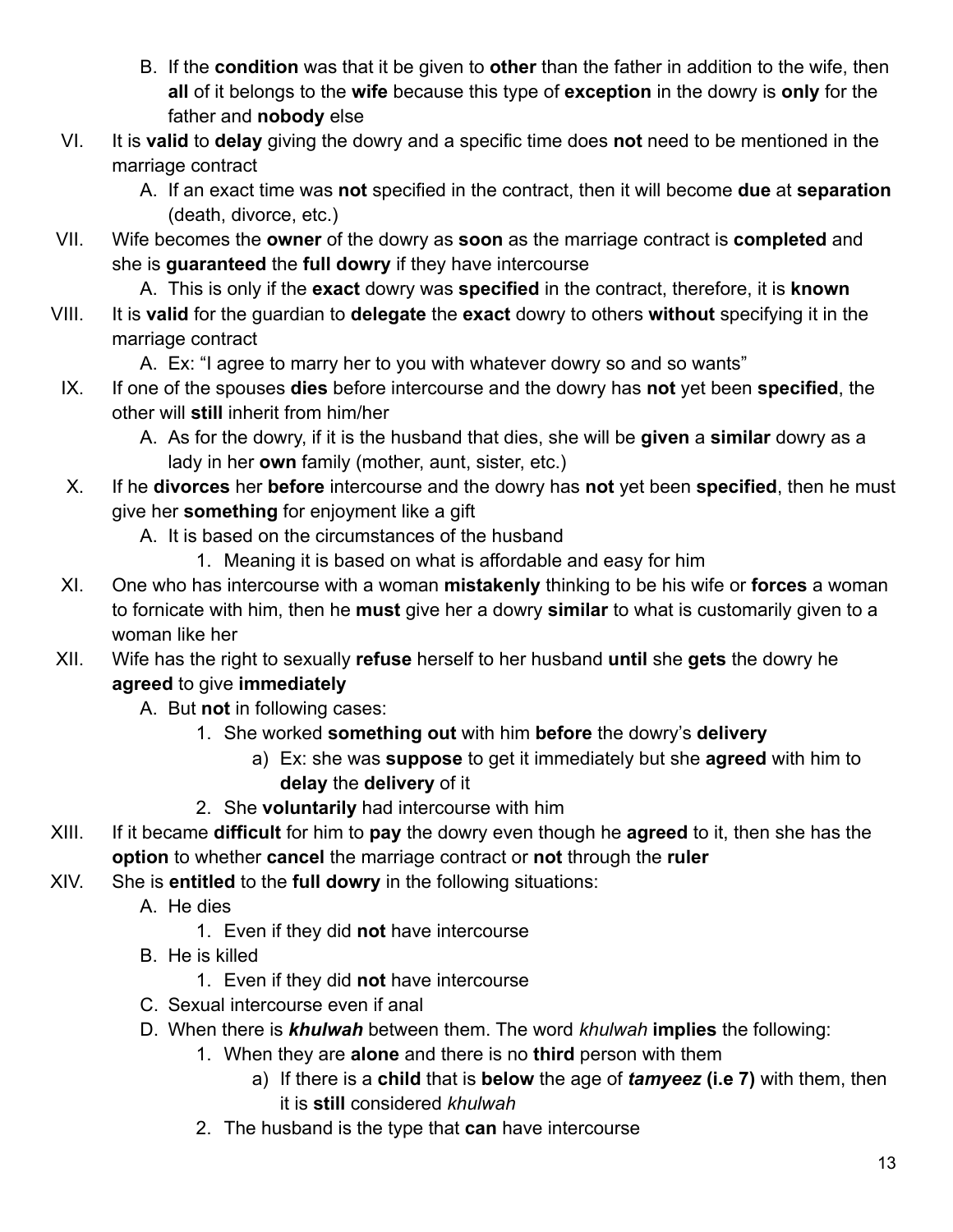- a) Meaning he is **not** impotent, has a sexual organ, and is **old enough** which is usually the age of 10 or higher
- 3. Husband **knows** that he is **alone** with her
- 4. Wife does **not** prevent him from having **intercourse** with her while they are **alone**
- E. If a **divorce** takes place **during** a **sickness** that leads to one of their **deaths** even if they did **not** have intercourse
- F. He **touched** at her **private part** with **desire**
- G. He **looked** at her **private part** with **desire**
- H. He **kissed** her
- XV. If the separation is from the **husband's** side **before** intercourse, she is entitled **only** to **half** of the **agreed** dowry
	- A. Ex: he divorces her before consummating the marriage
- XVI. If the separation is from the **wife's** side **before** intercourse, she will **drop** her right to **half** of the agreed dowry
	- A. Meaning she will get **nothing** from the dowry
	- B. Ex: she **cancels** the marriage contract before intercourse due to him not fulfilling one of the conditions

### <span id="page-13-0"></span>Wedding Feast (Waleemah)

- I. It is **recommended** for the **groom** to throw a wedding feast even if it is done with just **one sheep** or less
- II. It is **obligatory** on those **invited** to attend the wedding feast
	- A. Conditions:
		- 1. Ruling applies only to the **first** invitation
			- a) Some weddings do a *waleemah* for multiple days. In such a case, you would **only** be **required** to go to the **first day** and **not** the remaining
		- 2. You do **not** have a **valid** excuse to miss it
		- 3. There is nothing **forbidden** present at the *waleemah*
- III. In general, it is **recommended** to go to any **permissible invitation** when invited
	- A. Meaning **even** if it is **not** a wedding feast in particular
- IV. It is **disliked** to attend someone's invitation whose wealth **partly** comes from **prohibited** sources
	- A. It is also **disliked** regarding such a person:
		- 1. To eat from his food
		- 2. To deal with him
		- 3. To accept his gifts
- V. It is **recommended** to **eat** when the the person is **present** at the invited event
	- A. It is **permissible** to **begin** eating at the event provided:
		- 1. There is clear **permission** from the host
		- 2. **Context** clearly suggests it
			- a) Ex: food is placed on the table
- VI. If the **invited** is **fasting**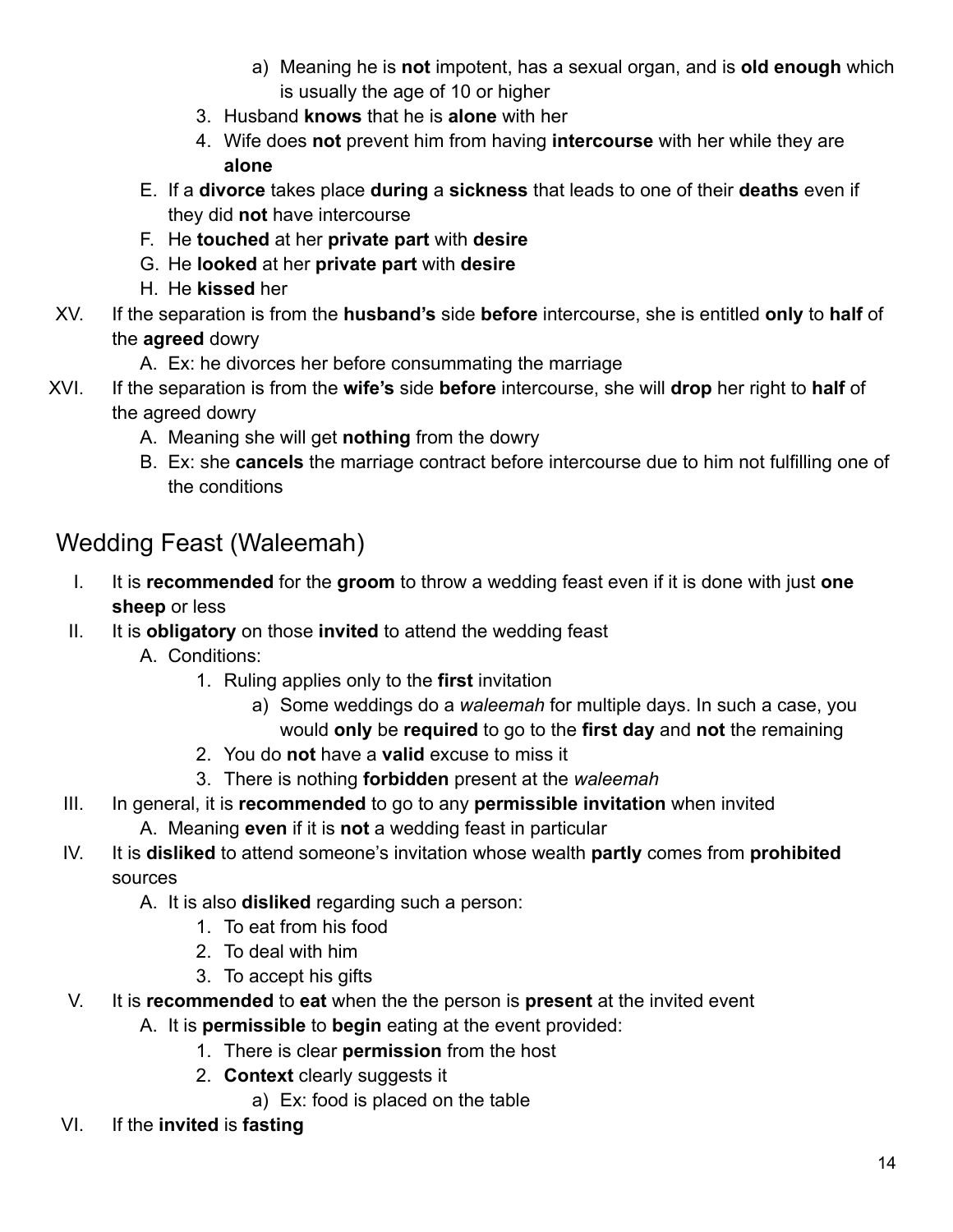- A. **Obligatory fast**: he should **still** go and make **supplication** for the hosts but **not** eat
- B. **Voluntary fast**: it is **recommended** to **break** the fast and **eat** in order to not hurt the feelings of the **host(s)**
- VII. It is **recommended** to **publicly announce** the marriage
- VIII. It is **recommended** to beat the **permitted** *duff* (tambourine) in the **following** situations for **women** only: wedding feast (*waleemah*), circumcision of a child, arrival of someone absent, birth of a child, and other happy occasions like it
	- A. For occasions **other** than these, it is **permitted** but **not** recommended
	- B. The permitted *duff* is the type that does **not** have any gongs/cymbals on it
	- C. It is **disliked** for men to beat the *duff*
	- D. Every **other** type of musical instrument is **forbidden** regardless of whether it is a happy or sad occasion

#### <span id="page-14-0"></span>Relationship With the Spouse

- I. The following is a **duty** on **both** of the spouses:
	- A. To **behave** with each other in a **good** manner
	- B. To **not** delay whatever is **obligatory** on him/her
		- 1. Ex: the husband should not delay spending on his wife
	- C. To **not** show **bad** attitude when fulfilling each other's **obligations**
		- 1. Ex: when a husband is spending on his wife, he should not do so with a hateful, grumpy, or bored attitude. Rather, he should do it with good manners
- II. It is **obligatory** for a **free woman** that is **considered** sexually ready that **after** the marriage contract is **completed**, she is **sent** to her **husband's house**:
	- A. If she is **neither** a free woman **nor** considered like those sexually ready, then it is **not** obligatory to send her to his house
		- 1. Ex: if she is too young, in a state of curable sickness, in a state of *ihraam* for *umrah/hajj*, or is on her menses, then she is not obligated to be sent to his house
	- B. When exactly is she obligated to be sent after the marriage contract?
		- 1. As soon as her husband **requests** for her to move in
	- C. However, if the **wife** placed **conditions** in the marriage contract, such as, that she will **remain** in her parent's house even after marriage, then it is **not** obligatory on her to move in with him
- 1. In this case, he will have to go to her house whenever he wants to be with her III. If one of the spouses **requests** a **delay** in the wife's **moving** to the husband's house, then it

#### can be delayed **2-3 days**

- A. However, if the delay is requested because of **household equipment**, then it is **not** required to be granted because this is **not** a valid excuse and is the **responsibility** of the **husband**
	- 1. Ex: A wife requests delay in moving in because the furniture in the house is not yet ready, in which case, it would not be regarded as a valid excuse, therefore, the husband can deny the request
	- 2. Such things should be based on **mutual cooperation** between the spouses and at times the custom will play a part as well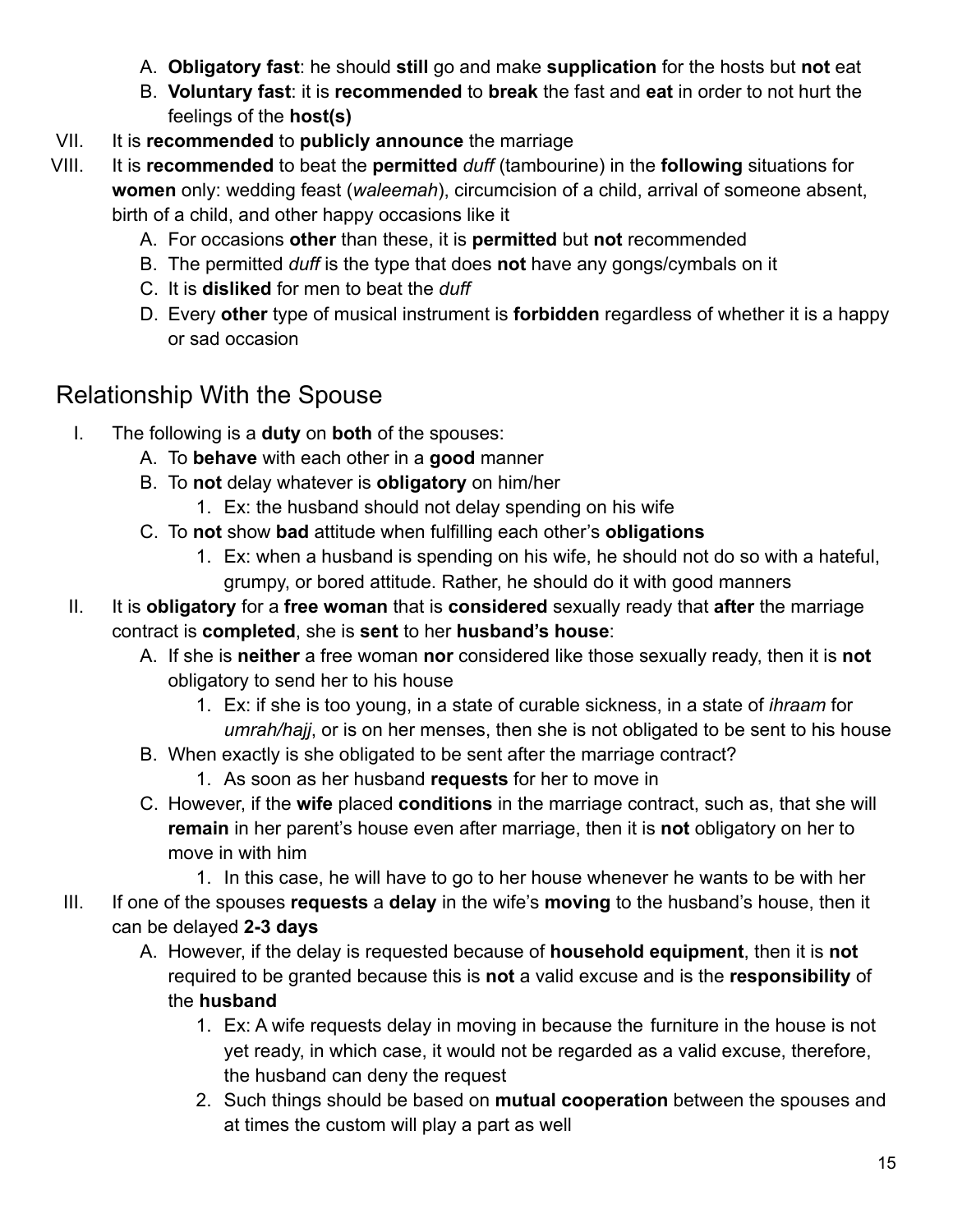- IV. If the **wife** is a **slave** of **another**, then she is **sent** to the husband's house **only** at **night**
	- A. Because slaves used to be **busy** serving their masters in the **morning**
- V. A husband can sexually **enjoy** his wife **any** time provided:
	- A. It does **not** cause her any **harm**
	- B. She is **not** busy with doing something **obligatory** on her (*salah*, obligatory fast, etc.)
- VI. If the **wife** is a **free woman**, then the husband can have her **travel** with him as long as she did **not** place a **condition** in the marriage contract that she will **remain** in her country, in which case, he **cannot** make her travel with him
- VII. The **husband** can **force** his wife to do the following:
	- A. Take a **bath** after her **menstruation** ends
	- B. Take a **bath** due to her being in a state of **major impurity** (*janabah*)
	- C. **Wash off** any **impurities** on her body
	- D. To **remove** whatever of her hair or its like (smell, etc.) which **prevent** him from **enjoying** her
		- 1. Meaning if there are some **aspects** of her **adornment** which he **dislikes**, then he can force her to **remove** or **change** them
		- 2. Ex: the wife has some nose hair sticking out which disgust him so he can force her to remove them
- VIII. Following are **obligatory** on the **husband**
	- A. To **not** pass **four months** without being **intimate** with his wife if he is **able**
	- B. To stay **overnight** at least **once** every **four nights** if she **requests** that from him
		- 1. This is because if he had **four** free women as wives, then the **max** he can do between them **fairly** is **one night** for each wife
		- 2. If the **wife** is a **slave** of **another**, then at least **once** a **week**
			- a) This is because if he had **three** free women as wives and **one** slave as a wife, then the **max** he can do **fairly** between them are **two nights** for each **free woman** and **one night** for the wife that is a **slave** of **another**
	- IX. If the husband travels **over** half a year and the wife **requests** the authority for his **arrival**, then the **ruler** will **demand** him to **return**
		- A. If the husband refuses **without** a **valid excuse**, then the wife **can** request **separation**
		- B. If the husband refuses **with** a **valid excuse**, then she **cannot** request **separation**
		- C. If the authority **cannot** find him because there is no news of his **whereabouts**, then the marriage contract **cannot** be **cancelled** due to that **immediately**
			- 1. After a certain **period** of **time**, the wife can **request** separation from a **judge**
				- a) If he returned **before** she was **married** again, then he **can** get her back **without** a new marriage contract
				- b) If he returned **after** she got **married** to **another**, then he has the **right** to ask for the **return** of the **dowry** that he gave her but **cannot** request her **back** as a wife

## <span id="page-15-0"></span>Rulings Related to Multiple Wives

I. It is **forbidden** to keep multiple wives **living** together in the **same house** unless they themselves **agree** to it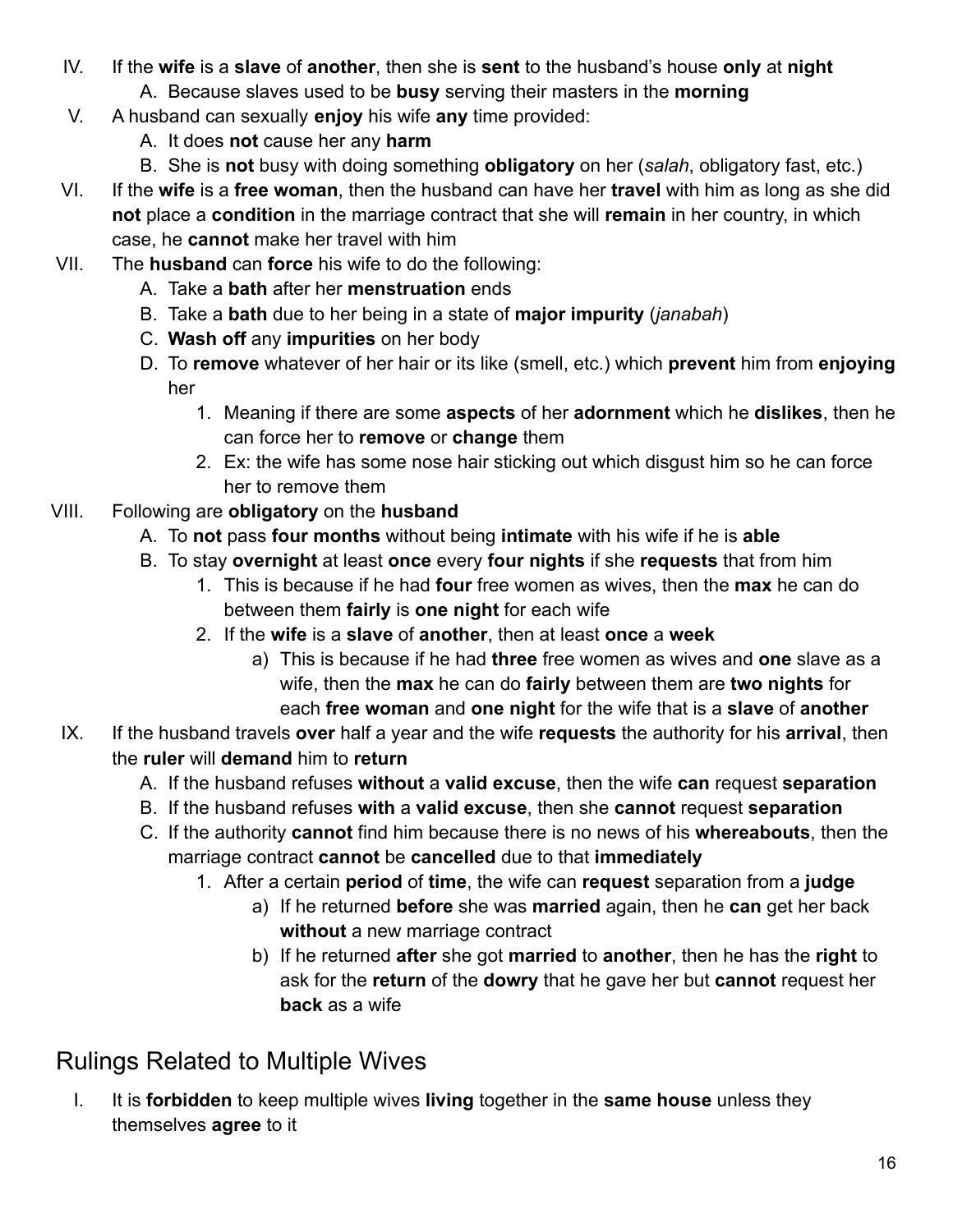- II. The husband has the **right** to prevent his wife from **leaving** the house as long as she is **living** with him
	- A. This does **not** mean that he can prevent her from going out **unjustly** whenever he wants. If the husband is of **sane** mind and **just**, then he has the **right** to do so
	- B. She can leave the house **without** his permission due to **need**
- III. He is **obligated** to behave **equally** between his co-wives if he is *mukallaf* (sane and pubescent)
	- A. Ex: If he has two wives, then he must spend the same amount of nights between them
	- B. If the husband is **not** *mukallaf*, then he is **not** required to behave equally between them
	- C. There is **no requirement** to be **equal** in intercourse, clothing, spending, etc. as long as he has done the **obligatory**
		- 1. This is because it is **difficult** to do equality in such cases due to **differing circumstances**. For example, a wife who has kids may require more spending than one who does not. Similarly, a husband may naturally desire one wife more sexually than another
		- 2. However, it is **recommended** to be **equal** in such things as well but **not** obligatory
	- D. When distributing **time** equally between the co-wives, he would be **required** to divide the **nights** equally between them because he may **work** in the morning
		- 1. If the husband's **job** is during the **night**, then he would be **required** to divide the **daytime** equally between the co-wivies
	- E. A wife who is a **slavegirl** is given **half** the nights of a wife who is **free**
		- 1. Ex: a man is married to two wives. One is a free woman while the other is a slavegirl. In order to be fair in this case, he spends at least two nights with the free wife and one night with the slavegirl wife
		- 2. If a slave is **partially** free and **partially** owned, then he calculates based on it
			- a) Ex: if the wife is 50% free and 50% owned, then she gets three nights and the free wife will get four nights because the former is ¾ equal to the free woman
- IV. If the wife **refuses** to **spend** the **night** with him, **travel** with him, or travels on her own due to **need**, then she **drops** the right of being treated **equally** and **spending** from him
- V. If a **new wife** is a **virgin**, then he stays with her **seven nights** and then **resumes** equal distribution times between multiple co-wives
- VI. If the **new wife** is **not** a virgin, then he stays with her for **three nights** and then **resumes** equal distribution times between multiple co-wives

#### <span id="page-16-0"></span>Disobedient Wife (*Nushooz*)

- I. *Nushooz* is **forbidden** for the wife
	- A. *Nushooz* is when she behaves **outside** her normal behavioral pattern and **refuses** to obey the husband in things which are **obligatory** on her
- II. If *nushooz* begins to **appear** from the wife, then the husband has the **option** to take the **three** steps below in **progressive** order. He **cannot** go to the next step without first **completing** the **previous** one: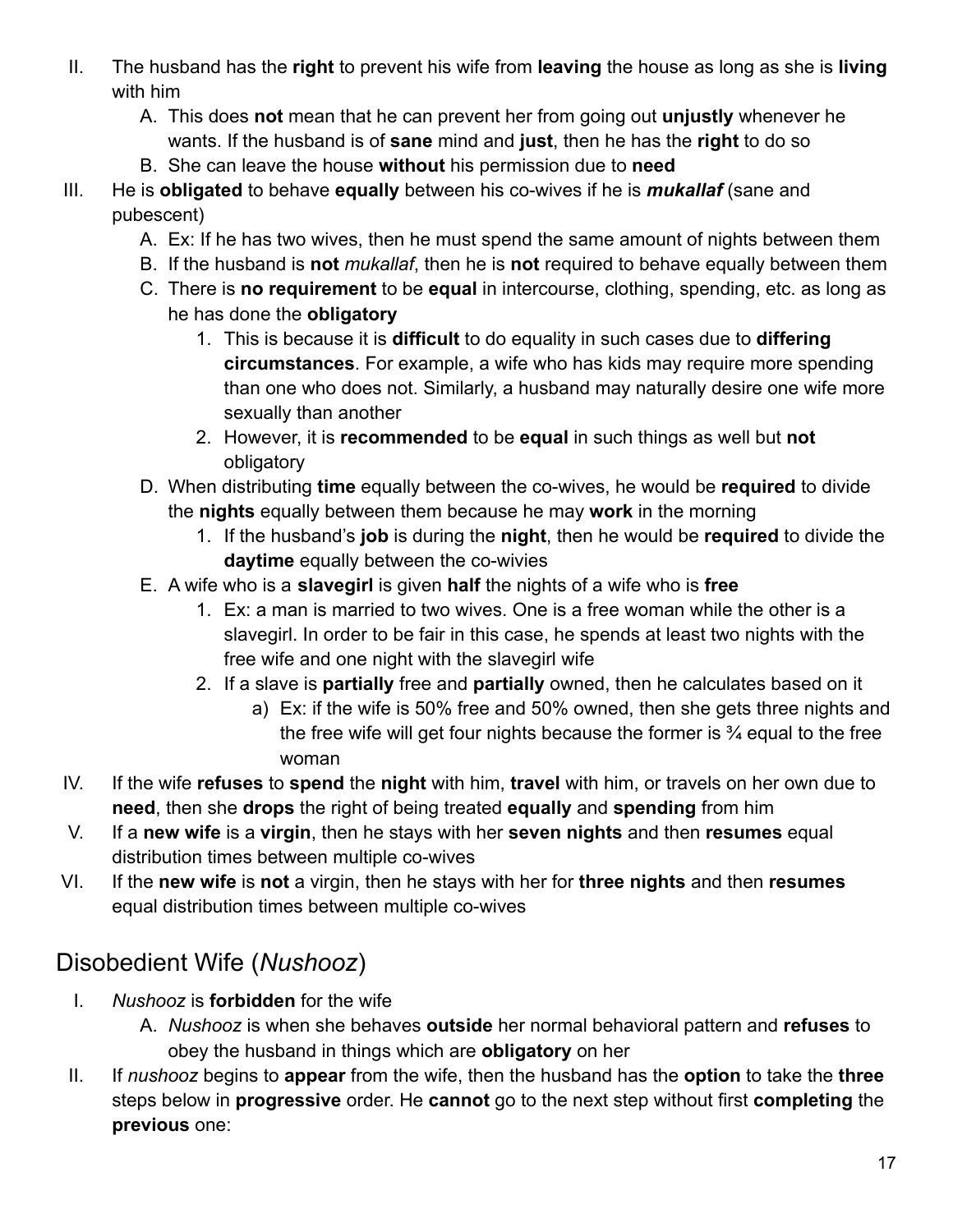- A. He **reminds** her of her duties and obligations
- B. If she **still** persists in her behavior, then he **abandons** her in the bed as long as he **wants** or stops **speaking** to her for **three days** only
	- 1. For the **former**, he can do this by either **not** sleeping with her in the **same place** or **turn** his **back** to her in the bed
	- 2. It is **not** allowed to stop speaking to her for **over** three days
- C. If she **still** persists in her behavior, then he is allowed to resort to **gentle hitting**
	- 1. He may also do so if she **stops** doing the **obligations of Allah** (*salah,* fasting Ramadan, etc.)
	- 2. It should **not** exceed more than **10 strikes**
	- 3. It should **not** cause bruises, breaking of bones, bleeding, etc.
	- 4. It is **better** not to hit and avoid it altogether

### <span id="page-17-0"></span>Request for Annulment By the Wife (Khul')

- I. Def: this is when the **wife** wants to **end** the marriage by giving **something** in return to the husband as compensation. It is a type of **cancellation** of the marriage contract through the **request** of the **wife**
	- A. Hanbalis consider *khul'* something **different** than divorce
		- 1. Annulment (*Khul'*)
			- a) Wife **gives** something in return to the husband as **compensation** (1) Usually the dowry
			- b) It is **permanent** and they **cannot** get back together **except** through a new marriage contract
			- c) It is done at the request of the wife
			- d) It is **not** considered divorce
		- 2. Divorce (*Talaq*)
			- a) Wife gives **nothing** in return
			- b) It is **not** permanent and they can get back together again **without** a new marriage contract **within** a certain amount of time
			- c) It is given by the husband
			- d) It is considered divorce
- II. It is **permitted** for her to do this in the following situations:
	- A. He has a **bad relationship** with her
		- 1. Ex: he treats are badly
	- B. She **hates** him
		- 1. Ex: she doesn't like him or can't stand him
	- C. He is too **old**
	- D. He is **not** very practicing
		- 1. Ex: he drinks alcohol or does not pray five times a day
- III. It is **disliked** for her to do so if things between them are **fine** and **good**
- IV. If the **husband** uses the words *khul', faskh,* or **requests** the dowry back, then it will be considered **cancellation** of the marriage contract (i.e. annulment) and **not** divorce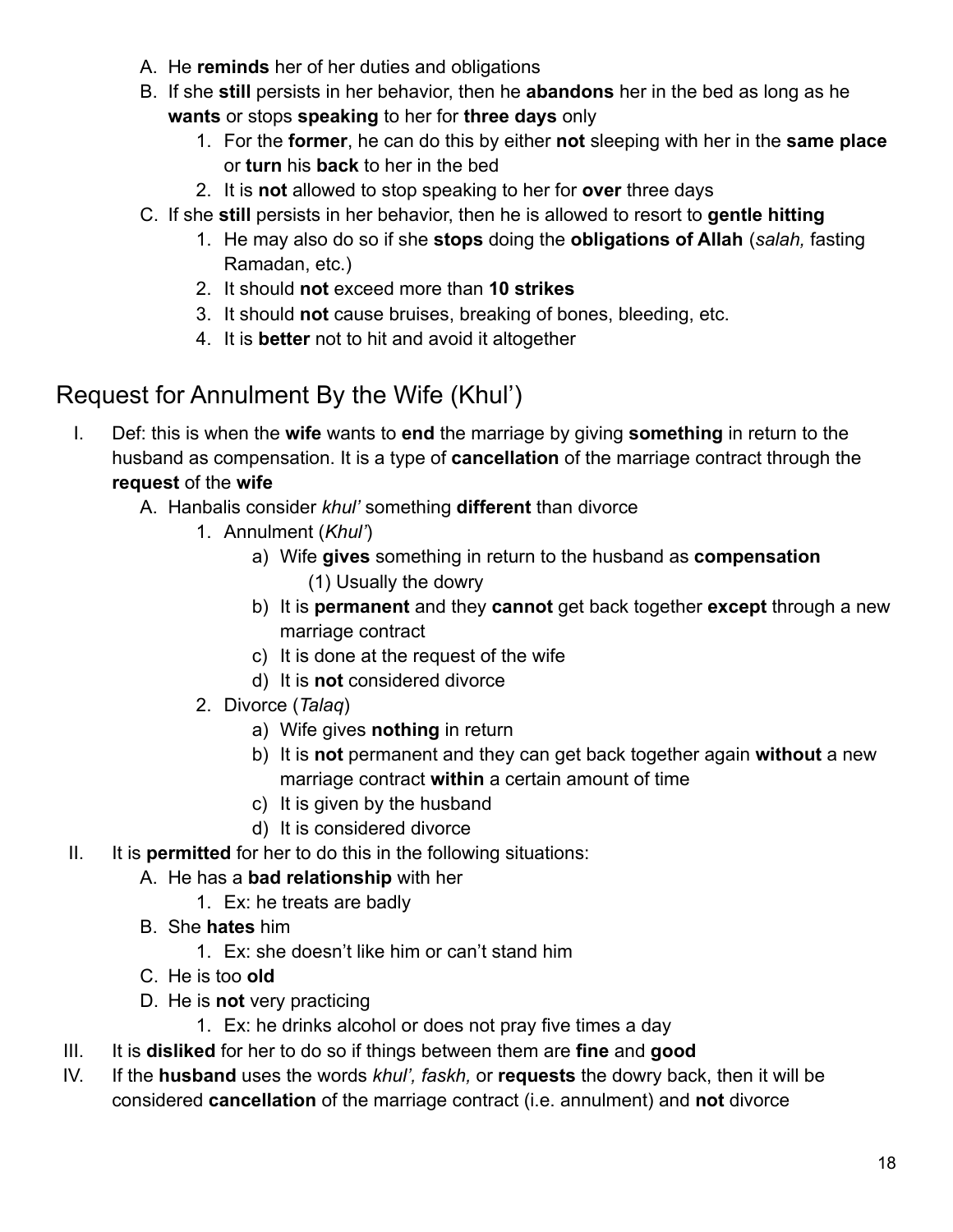- A. However, if he uses the word **divorce**, intends it or its meaning, then it would be considered a divorce **requiring** a new contract
	- 1. Ex: The couple agree that the wife will give him \$10,000 in exchange for a divorce. The husband takes the \$10,000 and then says, "You are divorced"
	- 2. The **effect** of such a type of **divorce** would be **immediate** and there is **no** waiting period involved in which he can take her back because he **took** the compensation
		- a) If they were to get **remarried** again with a **new** marriage contract, the husband will have **two** divorces left
- V. *Khul'* is **not** valid without the wife giving **something** to the husband in **return** A. Otherwise, it will be considered **invalid**
- VI. It is **disliked** for the **wife** to give him **more** than the dowry
	- A. What about if the dowry was something that **no longer** exists? (ex: horse)
		- 1. Then she can give him something **similar** in return
- VII. The **payment** in exchange for the *khul'* can be made by the **wife** or **anyone else** allowed to dispose of his/her own wealth
	- A. In general, **anyone** who is considered **sane, pubescent, and mature** is **allowed** to do with his/her wealth as he/she pleases
	- B. Ex: Fatimah wants to get *khul'* from her husband in exchange for returning the \$10,000 dowry he gave her after marriage. Fatimah's friend Zaynab pays the amount on her behalf from her own money. This is **valid**
		- 1. It would also work if Fatimah was **not** sane, therefore, she could not give something in exchange for *khul'* from her own wealth and someone else paid it on her behalf from their own wealth
- VIII. It is **valid** for the wife to **offer** things which are **unknown** or temporarily **absent** in exchange for *khul'*
	- A. **Unknown** ex: she requests *khul'* in exchange for whatever amount is in her bank account
	- B. **Absent** ex: she requests *khul'* in exchange for whatever profits her investments make in the coming year
	- IX. The following are **not** allowed for *khul'*
		- A. The *khul'* **payment** should **not** be something **forbidden**
			- 1. Ex: she cannot offer him a bottle of expensive wine in exchange for the *khul'*
		- B. It should **not** be something **tricky** just for the **purpose** of **not** counting it as a **divorce**
			- 1. Ex: Husband says to his wife, "When Ramadan comes, you will be divorced!" Then he feels regret so they agree to do *khul'* **before** Ramadan and then get **remarried** after Ramadan so that the divorce he gave would **not** count. This will make the *khul'* **invalid**
	- X. If the husband says, "**whenever you give me such and such**" or "**if you give me such and such**" then you are **divorced**, then she will be **divorced** as soon as he **receives** the item from her even if she **delays** it
		- A. It will **end** the marriage **immediately** and would **require** a **new marriage contract** if they wanted to get back together
		- B. If he gives a **specific timeline** and she **passes** it, then she will **not** be divorced